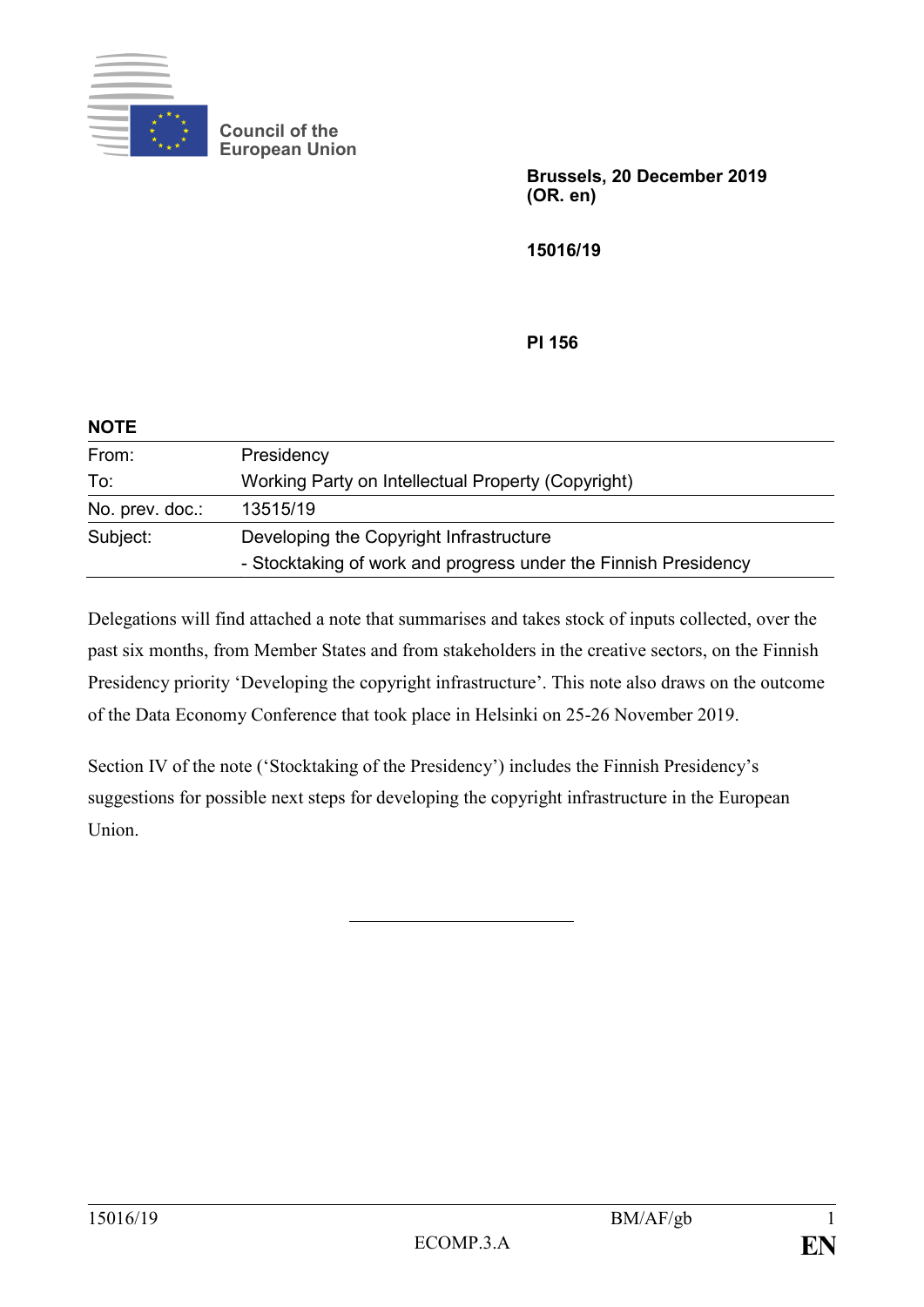### **ANNEX**

#### **DEVELOPING THE COPYRIGHT INFRASTRUCTURE**

- Stocktaking of work and progress during the Finnish EU Presidency

### **I. INTRODUCTION**

The priorities of the Finnish Presidency in the copyright field focused on the sustainable growth and competitiveness of the Union. At the dawn of a new decade, the use and practices regarding rights management information  $-$  i.e. data to identify works and authors, generally referred to as metadata ‒ is considered highly topical and a way to support unleashing the digital potential of Europe's creative sectors. In particular, the Presidency aimed at drawing attention to the challenges related to the efficient use of such data for the identification of works and authors in the digital environment.

In general terms, the problems relating to licensing markets in Europe are caused by the fact that works and rightholders are often not being properly identified in the digital environment. This is due to missing or erroneous metadata. There are many International Standardisation Organisations (ISO) and industry-specific identifiers for works and rightholders, however they lack interoperability in a broader context. This results in high transaction costs for the industry and lost revenue for rightholders.

Investing in the copyright data infrastructure, encompassing standardised metadata entries in connection with digital copies of works and where relevant, registrations with Collective Management Organisations (CMOs), can/would improve the efficiency of licensing, and allow automated processes for distribution of revenue streams. Although the situation has improved a lot in certain sectors, such as music and publishing, the copyright infrastructure is not yet fully functional and there are still no overall best practices for all creative sectors. An improved copyright data infrastructure would also support the crediting of authors and performers and tackle the problem of the ʻdisappearing author' in the digital environment. Formats used for submitting and exchanging metadata, and Application Programming Interphases (API) used by digital services, are the responsibility of the distributors or users, that authors can seldom change.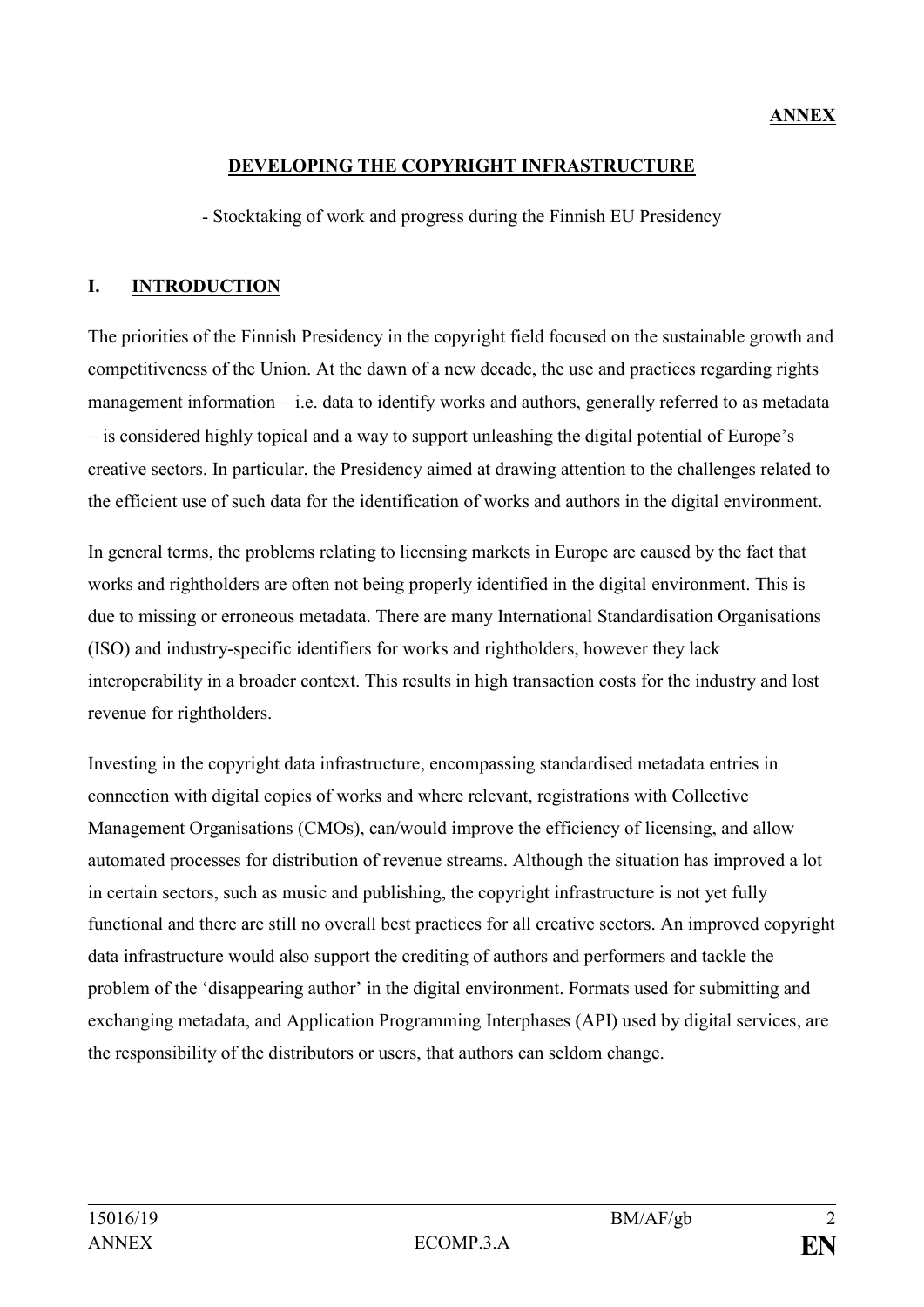Without uniform practices for entering Rights Management Information (RMI), the risk of omissions and errors arises. Correct entry of metadata, and ensuring that it is updated throughout the lifecycle of the work, i.e. 70 years from the death of the author, would be crucial. This requires training, coordination and transparency among the different players.

The aim of the Presidency was to identify and structure the issues that are of general relevance for a functioning copyright infrastructure, bearing in mind that these issues are part of a broader context, a context that includes, *inter alia*, the fast development of the data environment in general, the increasing use of Artificial Intelligence (AI), and blockchain technology. Given this vast field of issues and the obvious time limitations of a 6-month Council Presidency, the Finnish Presidency was conscious that the work on this topic could not be finished during its term. The main goal of the Finnish Presidency was therefore, above all, to start the exercise by drawing attention to, and taking stock of, all the work relating to the development at the metadata level of the copyright system that has already been done at stakeholder level and at Member State/EU level, so as to kick off a discussion, through a series of introductions to the topic, including from different perspectives. On this basis, it would be possible to consider what lessons could be learned from past initiatives. In this way, the Presidency hoped to contribute to finding a practical way forward to benefit European content markets in a broad manner, covering all different creative sectors, including publishing, music, images and audiovisual.

The Presidency believed that the approval of the Digital Single Market (DSM) Directive**<sup>1</sup>** in April 2019 provided a suitable moment to focus on these technical issues in greater detail, so that the information gathered could contribute to the national implementation work on the Directive.

Following, in particular, presentations at the High-Level Data Economy Conference in Helsinki on 25-26 November 2019, the term ʻcopyright infrastructure' has been broadly accepted as a suitable term to circumscribe the relevant issues at stake.

Sections II to IV of this note, along with the two Annexes, summarise the initiatives taken during the Finnish Presidency to generate discussion at EU-level on this topic. This involved gathering views from Member States and from the creative sectors (the publishing, music, images and the audiovisual sectors), as well as the inputs provided at the Data Economy Conference.

<sup>&</sup>lt;u>.</u> **<sup>1</sup>** Directive (EU) 2019/790 of the European Parliament and of the Council of 17 April 2019 on copyright and related rights in the Digital Single Market and amending Directives 96/9/EC and 2001/29/EC, OJ L 130, 17.5.2019, p. 92.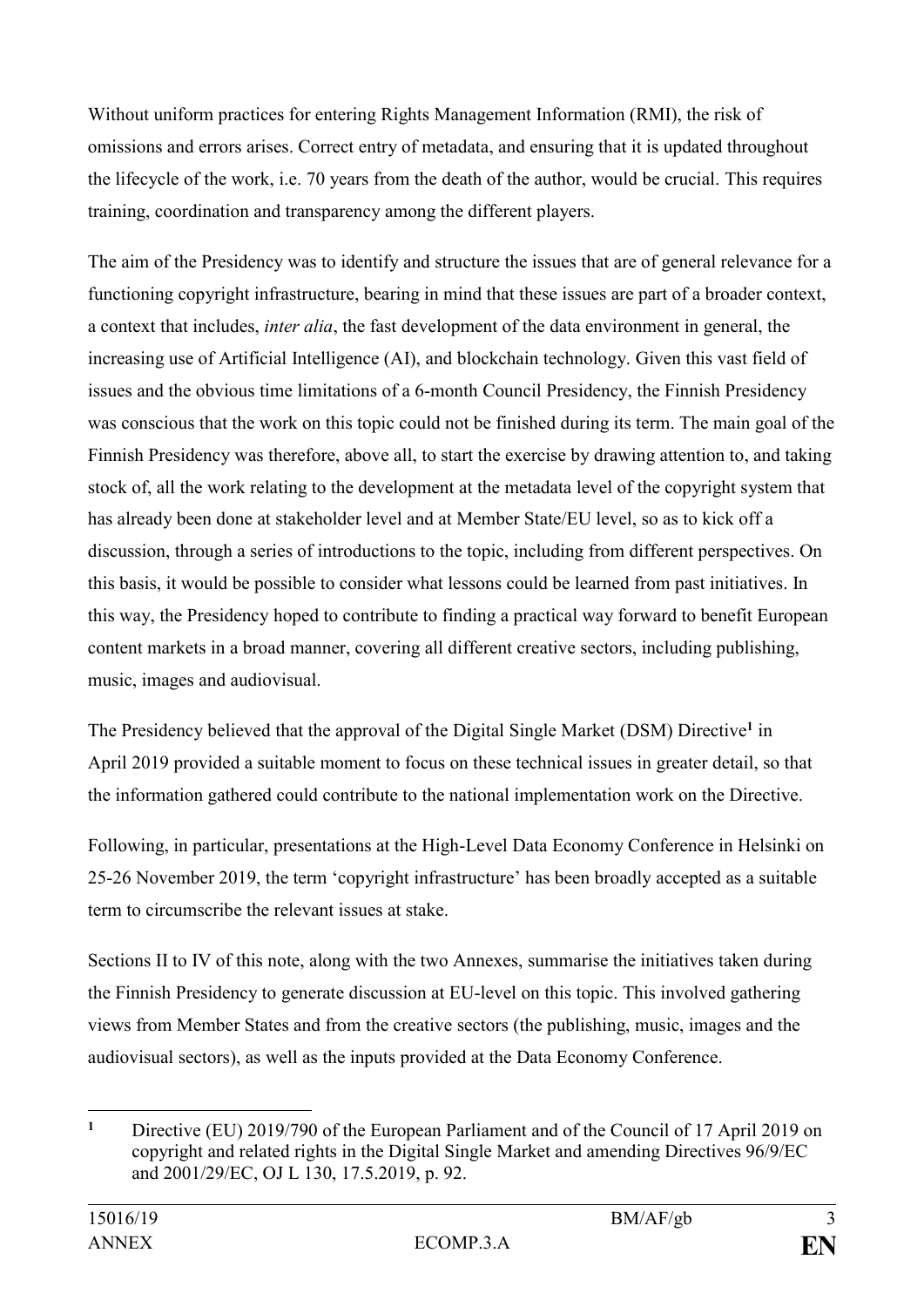### **II. BASIC ASPECTS IN DEVELOPING THE COPYRIGHT INFRASTRUCTURE**

### **1. Use of data**

One of the key elements of the copyright infrastructure is the use of data by the parties of a specific creative industry. Data is used in different ways across the creative sectors. Until quite recently, reports on the use of works were submitted manually, for instance through excel files. Now many players have taken up more interoperable systems.

Article 7(2) of Directive 2001/29/EC on the Information Society, adopted almost 20 years ago, defines RMI as any information provided by rightholders, which identifies the work or other subject-matter, the author or any other rightholder, or information about the terms and conditions of use of the work or other subject-matter (protected by Directive 2001/29/EC or Directive 96/9/EC), and any numbers or codes that represent such information.

Recital 55**<sup>2</sup>** of Directive 2001/29/EC envisaged that technological development would facilitate the distribution of works and render the management of rights attached to works easier. This would entail, however, the need for rightholders to identify better the work or other subject-matter, the author or any other rightholder to provide information about the terms and conditions of use of the work or other subject matter. Moreover, the recital specifies that the data should be in place ʻwhen putting works or other subject-matter on networks'.

In legal terms, metadata and identifiers are considered rights management information. Usage data, provided by platforms or other users, are data required under the Directive on collective rights management organisations (Directive 2014/26/EC)<sup>3</sup>. A challenge to address therefore is, how to encourage the creative sectors to provide correct data and encourage the use of existing identifiers, and how users can be offered easier means for reporting usage data.

<sup>1</sup> **<sup>2</sup>** Recital 55 of Directive 2001/29/EC states: ʻTechnological development will facilitate the distribution of works, notably on networks, and this will entail the need for rightholders to identify better the work or other subject-matter, the author or any other rightholder, and to provide information about the terms and conditions of use of the work or other subjectmatter in order to render easier the management of rights attached to them. Rightholders should be encouraged to use markings indicating, in addition to the information referred to above, inter alia their authorisation when putting works or other subject-matter on networks.'

**<sup>3</sup>** Links to legislation and other documents relevant to developing the copyright infrastructure are set out in Annex I to this document.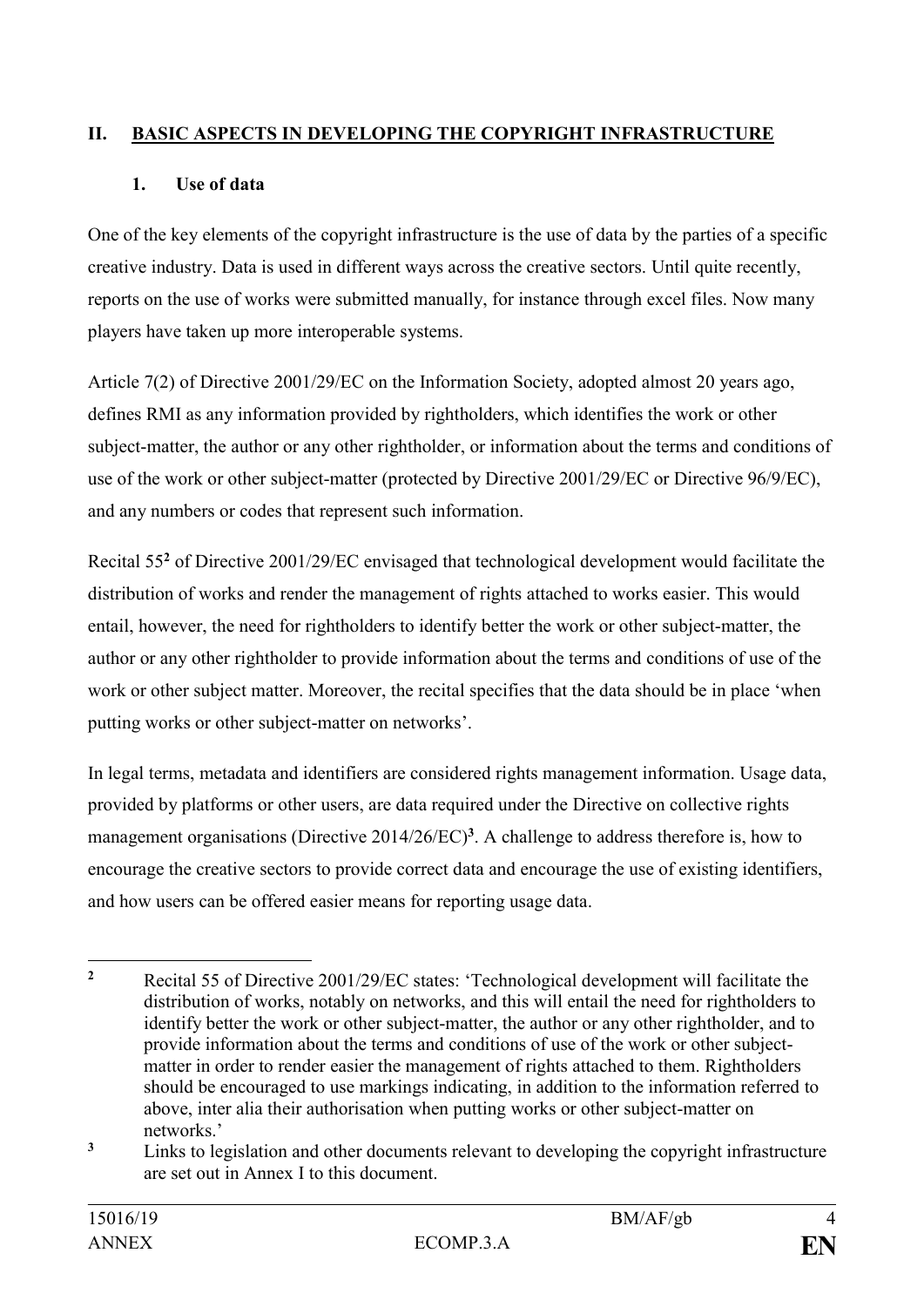### **2. Format of data**

Missing standards for data exchange (format) cause submitted metadata to disappear, possibly unintentionally. But for example in the images sector, it was reported that intentional removal of metadata continues, as 96% of newspapers and in particular on the social media platforms lack metadata on images. This intentional removal or alteration of metadata on different services or platforms is commonly called ʻdata-stripping'.

The format of data is therefore the most relevant element for the interoperability of data that identifies the works and its rightholder. There are some best practices and standards for the interoperability of this data within the creative sectors.

The membership of CMOs is key to exercise rights in an efficient manner, in particular for music. The creative sectors, CMOs and other rightholders, such as publishers, have standard practices and use multiple different identifiers in order to identify the works as part of a repertoire, or for the purposes of managing a catalogue. Typically, they are based on the Digital Object Identifier (DOI) system, standardised by the ISO**<sup>4</sup>** . The images sector does not have an ISO identifier, but the International Press Telecommunications Council (IPTC) has just published a Photo Metadata Standard that enables identifying the copyright owners of multiple photos integrated into a single composite image.

Rightholders are also complementing the identification process with watermarks and content recognition technologies. Identifiers of authors and rightholders as clients of a CMO – such as the Interested Party Information (IPI) the unique identifier number (IPN) etc. – are often not ISOstandards, but serve in the internal exchange of data between CMOs or the industry.

These standards are developed for setting a standard language and vocabulary to express rights in machine readable format. In order to fully understand the impact and potential of these practices, they need to be reflected as part of a bigger infrastructure.

<sup>&</sup>lt;u>.</u> **<sup>4</sup>** Such identifiers are ISBN (books), ISSN (serials), ISWC (works), ISRC (recordings), ISTC (text) and ISAN (audiovisual productions). An identifier that complements the existing ones is the ISNI (public identity).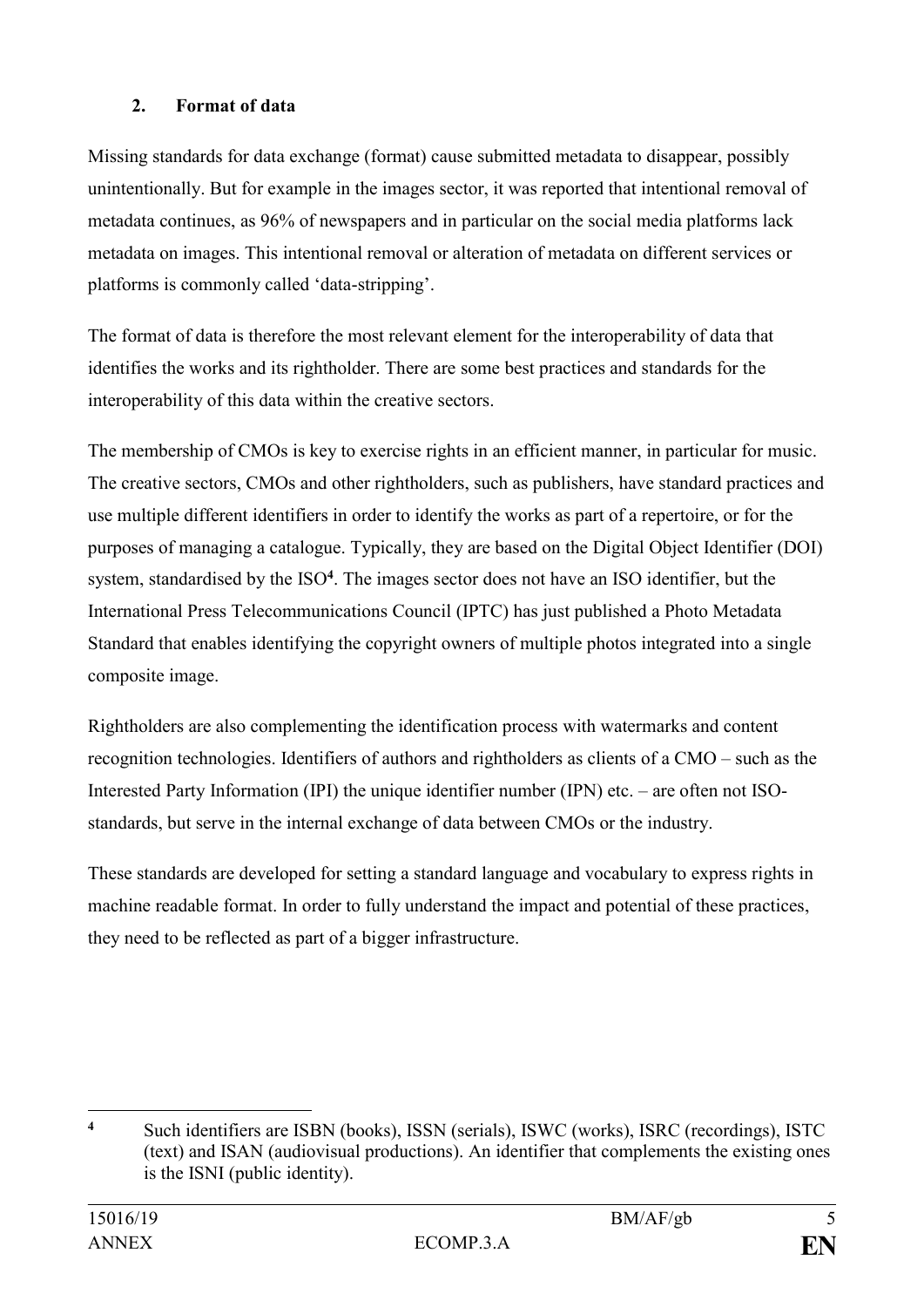Still, the lack of interoperability of the formats used in the data exchange of identifiers, and other metadata, causes problems and often leads to duplication of effort. One important issue is that while CMOs hold very comprehensive data repositories, they are not complete, as not all creators of works belong to a CMO and therefore the CMO does not have all the relevant information.

An example of new data exchange formats is the EU-funded data exchange standards used within the ARDITO**<sup>5</sup>** project that formed a Digital Rights Network. The background to the project, dating back to 2013, was that while copyright was applicable online, it was still difficult to implement it due to the scale, speed and complexity of the issues related to publishing, access and re-use of works on the internet. The project developed a technical framework required to facilitate automated communications between rightholders and those who wish to use content in text, video, images and multimedia. The purpose of the project was to ensure interoperability between identifiers and, where interoperability did not exist, to complement them with a globally resolvable new identifier.

There are also numerous industry standards for data exchange developed by the standardisation organisation Digital Data Exchange (DDEX). Anyone ʻwith a business interest in digital media content' can apply membership in the DDEX. The DDEX has grown to cover a broad range of record labels, and artists, as well as Music Licensing Companies (MLCs), such as digital service providers.

Finding common standards for data exchange in all creative sectors therefore remains the main challenge for the use of formats.

# **3. Quality and authoritative source of data**

This section focuses on how existing standards or the lack of standards impact the quality and hence the authoritative source for data, and ultimately the operation of the copyright system. Technologies may enhance the quality of data, but to manage copyright efficiently and securely for both rightholders and users, users should also be able to verify rights-management information and metadata against an authoritative source (at a given time).

As previous attempts to build centralised databases on repertoires for specific sectors, for instance the Global Repertoire Database (GRD), have failed, it essentially comes down to solving the challenge of how comprehensive, up-to-date and verified metadata could be ensured.

<sup>1</sup> **<sup>5</sup>** <https://www.ardito-project.eu/>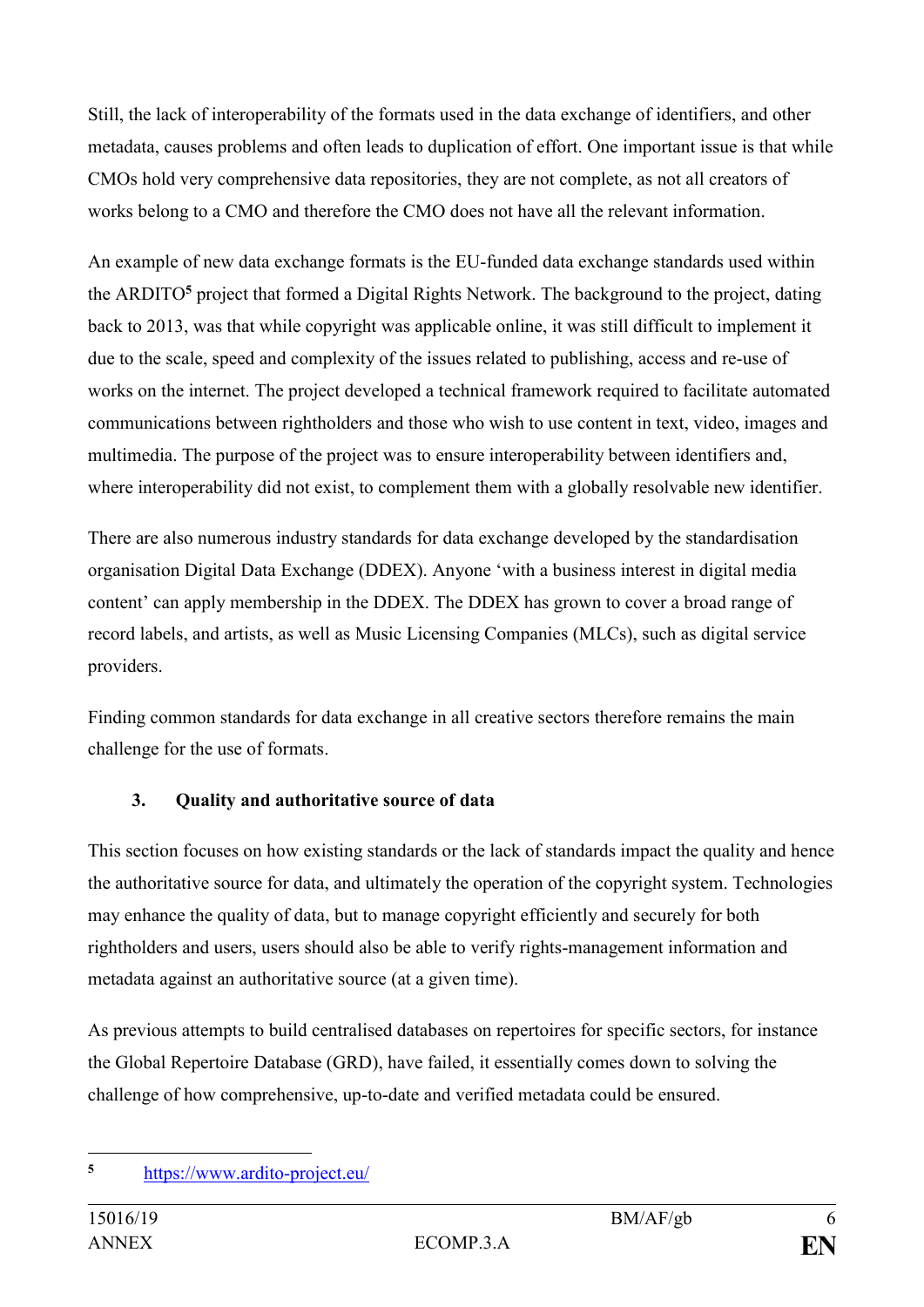### **III. WORK CARRIED OUT DURING THE FINNISH PRESIDENCY**

### **1. Consultation of Member States and creative sectors**

In a first step, the Presidency requested the government level as well as industry level representatives through a questionnaire<sup>6</sup> to provide information on initiatives related to work and author data (metadata), best practices or standards on metadata, the use of blockchain-based services or AI enabled techniques for identification of works/rightholders etc., as well as on the state of play of, and possible views on, alternative approaches to develop the copyright infrastructure. Ten Member States' replies to the questionnaire were received**<sup>7</sup>** .

Furthermore, in the context of brainstorming discussions held in the Council Working Party on Intellectual Property (Copyright), the Presidency organised a side-event with representatives of the creative sectors on 14 October 2019, on the margins of the Working Party, to present to the Member States the state of play and the stakeholders' views with regard to developing the copyright infrastructure in practice**<sup>8</sup>** .

Member States and the Commission considered that it was the right time to start discussing issues relevant for developing the copyright infrastructure at EU level. In the discussions, Member States also underlined the technical nature of the issue and that they were still in initial stages of their analysis and views.

To get as complete a picture as possible, the Presidency also aimed to gather information on relevant legislation and/or court cases etc. involving new technologies, rights management information of works and other subject matter.

1

**<sup>6</sup>** WK 8951/2019.

**<sup>7</sup>** WK 9824/2019 +ADD 1 +ADD 2.

WK 11086/2019 +ADD1 contain the programme of the event and the stakeholders' presentations.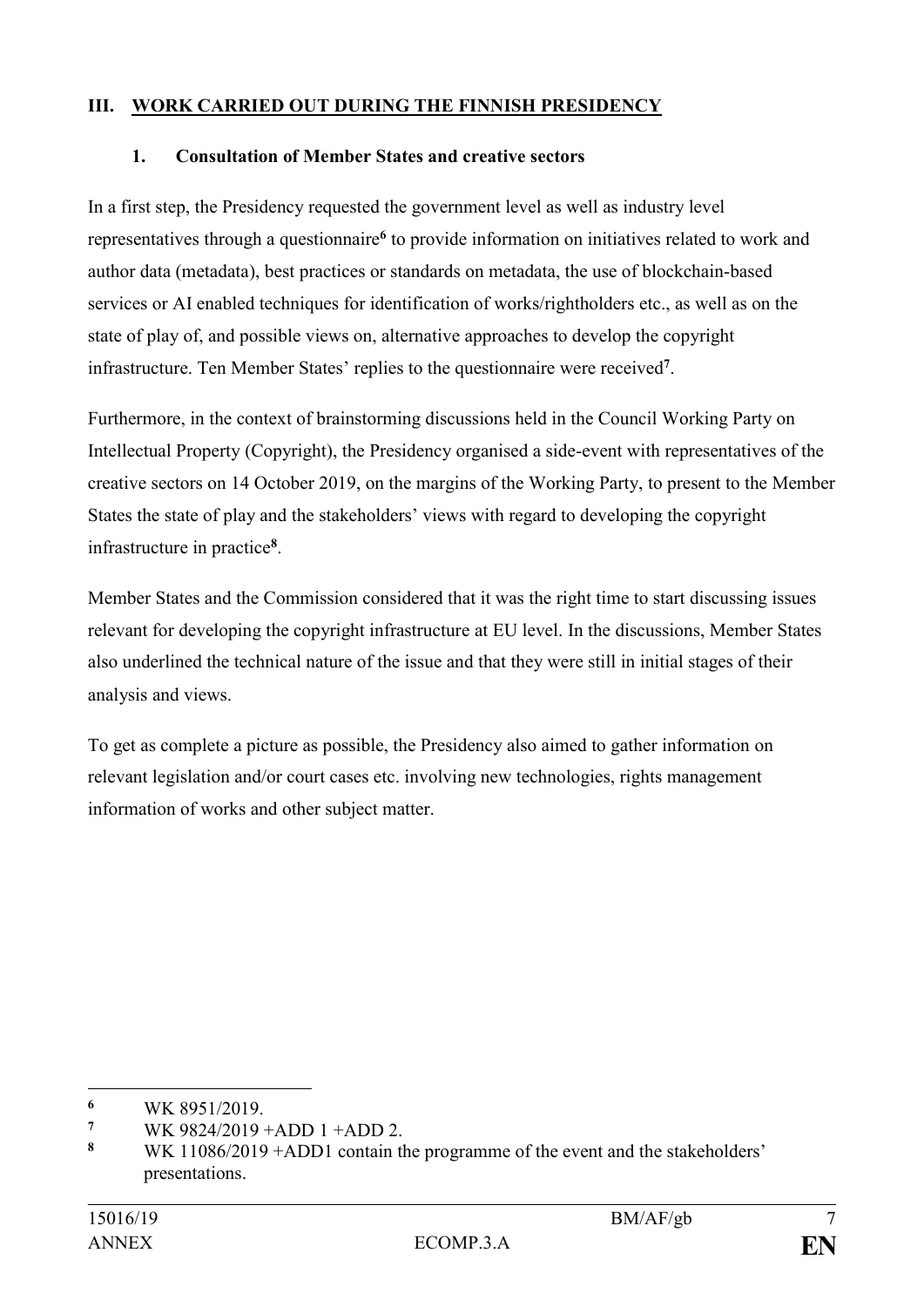# **2. Main issues raised and concerns expressed relating to use, format and quality/authoritative source for data**

### *a) Considerations and views with regard to use of data*

### – *Views from Member States*

In their replies to the questionnaire, Member States confirmed that the main issue of concern was the incompleteness or inaccuracy of work and author metadata. They emphasised it was necessary to develop an easy way of retrieving data on works and authors. Even though it was also emphasised by them that these issues fall essentially within the realm of the private business interests of rightholders, many took the view that identifiers used by industry are either not always adapted to the digital environment or not always mutually interoperable. It was also stressed that metadata issues are of a global nature and, therefore, issues around metadata should preferably be dealt with at the international level. This being said, Member States considered that the EU level is an appropriate place to start working on the matter, considering that most global identifiers used today are developed by the creative sectors in Europe.

The responses from the Member States drew attention, in particular, to the following issues:

Numerous disadvantages have been found in identifiers, though many identifiers have been updated during recent years. For instance, no complete list of identifiers is currently available, as sources only list identifiers that are relevant for their own sector. One less known identifier, the International Standard Link Identifier (ISLI), was mentioned in the reply by the Czech delegation. Developers of digital services would benefit from transparency with regard to these different identifiers and the standards used for data exchange.

Studies**<sup>9</sup>** in the UK and Finland have shown that even correctly submitted metadata can get lost, or stripped, due to the use of different formats during the ʻpath' from creation to publishing of a work.

Data delivered by users on the use of works (ʻreporting') is often not uniform in format, with large deviations in quality and quantity. Digital tools could assist users to report usage in a more efficient and uniform way.

<sup>1</sup> **<sup>9</sup>** Please see, in Annex I, ʻOther documents'.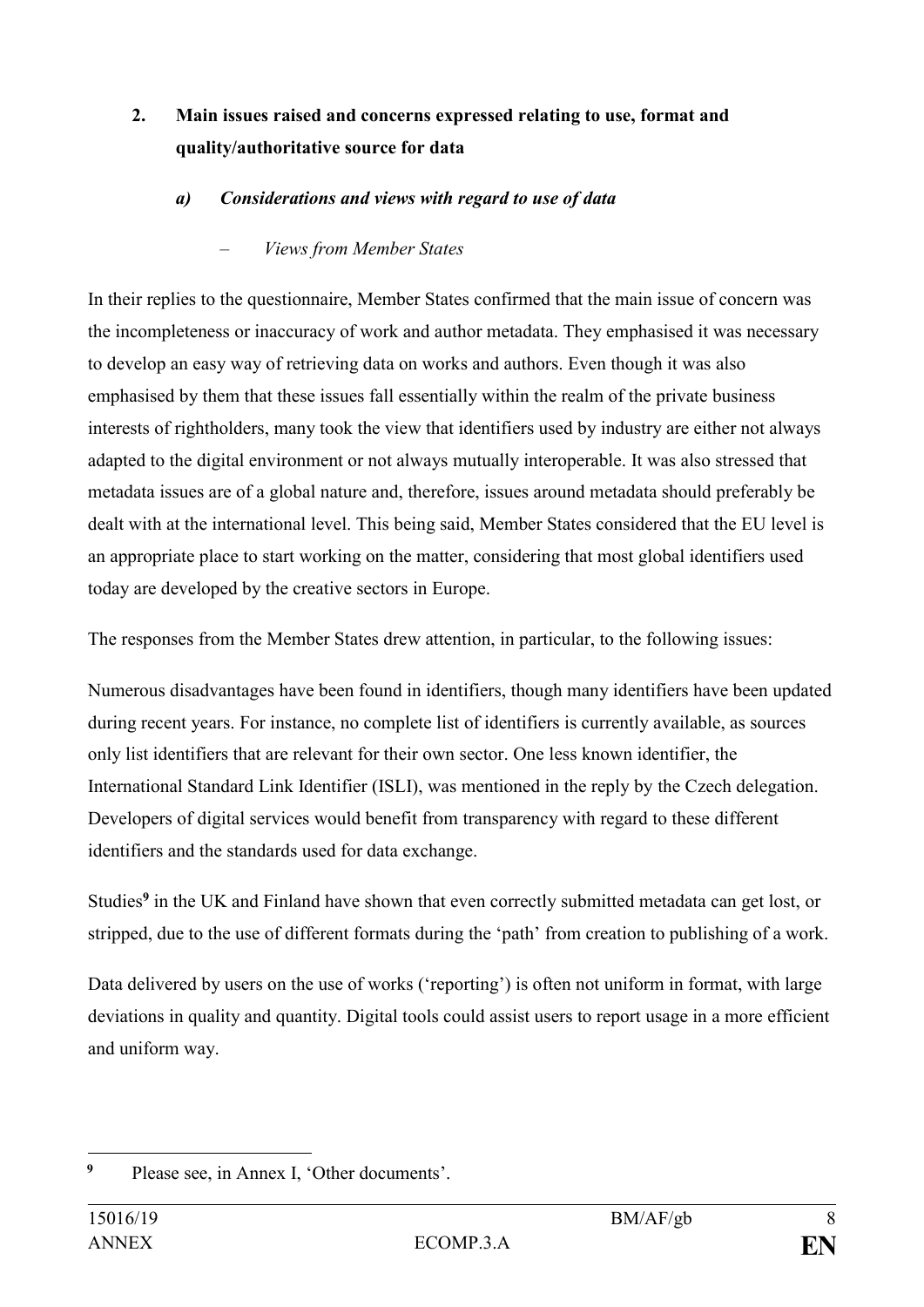Attribution is a formal part of moral rights in most copyright laws under the Berne Convention, although it is not harmonised in the EU *acquis*. Reliable and up-to-date metadata can also identify works that are either free to use after expiry of the term of protection or are accessible to the public under different open access systems (such as ʻcreative commons' licensing).

Replies from Member States suggest that metadata quality could be improved by forming unified practices at EU level. In summary, inadequate practices for submitting metadata in works or the lack of uniform use of identifiers or metadata by users was identified by Member States as a subject for further work, or even regulation. As highlighted by the Croatian delegation, according to Croatian national stakeholders in the creative sectors, possible regulation of issues in relation to identifiers and metadata would need to be followed by deployment of new technologies that directly support the use of identifiers. This primarily refers to using and processing standard formats for data delivery (some of which have already been developed within industries themselves). In this context, it should be noted that certain other technologies, such as fingerprinting, are used ever more frequently.

The replies contained suggestions for minimum information (of musical works) that should be provided. This information should comprise the name, (possibly) the performer, the producer (and/or publisher), the author(s) and  $-$  a globally resolvable identifier such as  $-$  the International Standard Recording Code (ISRC). Here, an indication of the role of the author and possible performer in the work or version would be beneficial and in the interest of clarity. Some identifiers already describe the author's participation in the whole work, while others in a specific layer, e.g. direction, scenario, music composition, camera footage etc.

# – *Views from rightholders and industry*

Representatives of the creative sectors that took part in the side-event organised by the Presidency on 14 October 2019 expressed a preference for the use of voluntary standards on interoperability of existing identifiers. However, the development of identifiers was considered an internal activity of and between CMOs. The representative of the audiovisual sector described that the purpose of the International Performers Database (IPD) is to declare and manage the mandates CMOs have been given by the performers that have been assigned a unique identifier number (IPN). This reliable database was created in 1997 to identify individual performers in audio recordings and audio-visual works and to provide evidence in relation to other CMOs of the repertoire that the IPD manages.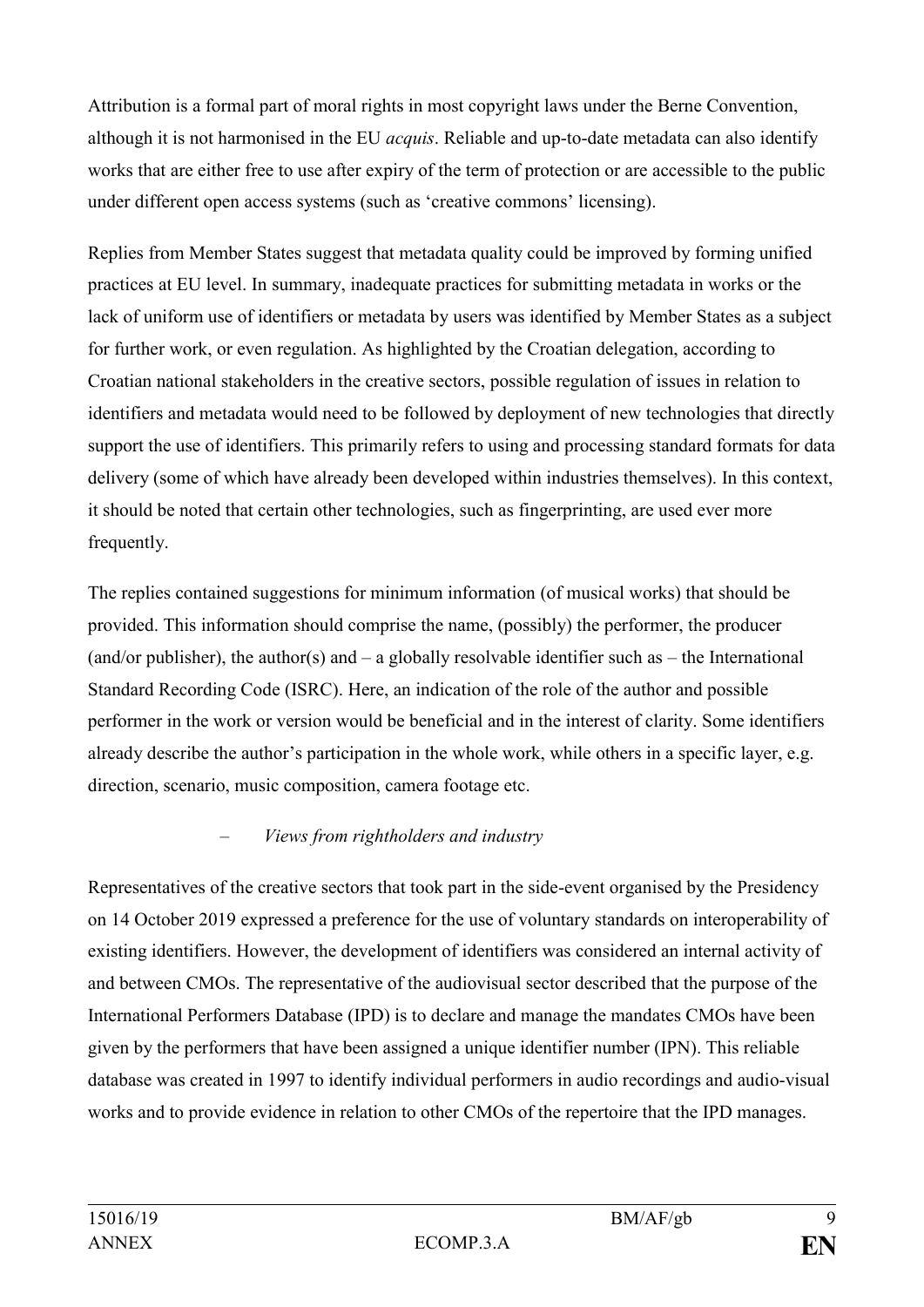The purpose of the IPD is thus not to deliver information on works and authors to third parties or to consumers.

It was the general view of the stakeholders that voluntary and open standards developed in cooperation with government could be beneficial to European content markets. With investments in mutually beneficial initiatives, Europe could lead the way towards a rights-data infrastructure for content. It was emphasised that licensing activities, i.e. rights management, should be kept separate from the data management, because this is essential to preserve open competition in the rights supply chain. Some suggested regulating the use of identifiers, following positive experiences in Switzerland.

Another example, coming from France that relates to the use of data is the code of best professional practice, that was adopted by several press unions or federations, press agencies and photographers, following mediation by the French Ministry of Culture. One of the main purposes of this code was to ensure trustworthy information about the photographs. Photographers and agencies have committed to introduce and transmit the metadata on photographs according to a defined common standard. The work entailed a shortlist of minimum data entries that include: the name; the ʻquality' (i.e. role) of the author of the photograph; the kind of picture (e.g. institutional, professional); the place and date of shooting; and the identification of the people or elements depicted and any restriction on use. In return, newspaper publishers committed to make sure that the metadata was kept and not stripped or lost due to format shifting.

The *Association Littéraire et Artistique Internationale* (ALAI), an organisation for academic research in copyright, participated in the side-event to share experiences of an ALAI survey launched in 2016 covering a range of online practices (concerning photography, visual arts, music, audiobooks, radio, film, TV, video, e-zines, e-books, blogs, news, and news aggregators). The survey was to conduct research in order to find out how the presumption of authorship provided for in Article 6bis(1) of the Berne Convention is fulfilled in the digital environment. There was an initial assessment already in 2016 that data-stripping is taking place, as authors are seldom in charge of the formats in which their works are published, which makes the position of the author very weak. Following a relaunch of the survey, ALAI will publish in 2020 a summary of its survey on the online practices for crediting authors.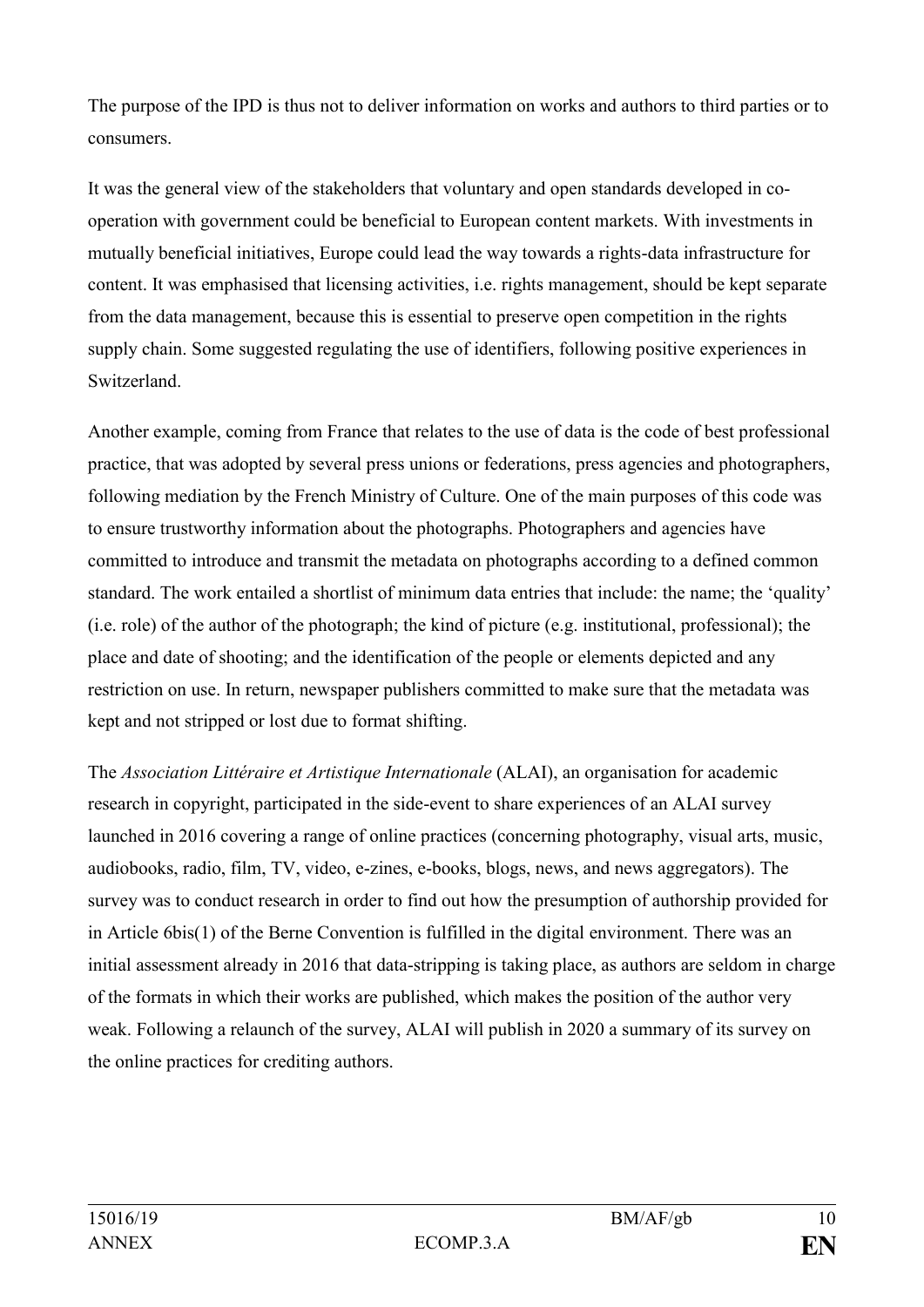The Presidency has identified a couple of key takeaways from a study commissioned by the UK Intellectual Property Office (ʻMusic 2025: the music metadata dilemma: issues facing the music industry') that also addresses many of the elements described above, and remains relevant to the agenda on developing copyright infrastructure. The study recognised, among other things, that it is urgent to address, in the music industry field, certain specific issues related to metadata and identifiers. The study came to the conclusion that, if the importance of data is not acknowledged, the emergence of a ʻDo-it-yourself' (DIY) culture – also known as ʻprosumers' – and diverse ways of creating, will continue to increase and compete with professional content. A study commissioned by DuPho, the Dutch Photographers association, came to a similar conclusion.

The images industry was one of the first industries that felt the impact of having its content used by sharing platforms, as regards both images taken by professional photographers without any metadata, and those shot by non-professionals and used in blogs and newspapers. The music publishing sector is already contributing to developing the copyright infrastructure, by standardising ʻcue sheets' in digital form that are completed with the composer, performer, label and other relevant information by those who are involved in music production. This way the accuracy and interoperability of data submitted with a registration, made at a performing rights organisation, can be ensured.

Another key recommendation of the above-mentioned Music 2025 study is the conclusion that ʻno upload without identity' should take place. In this context, it is worth noting that, pursuant to Recital 55 of the Information Society Directive, rights management information should be in place when the work is published. It follows from this recommendation that ensuring that works are not published without ʻidentity' continues to be the key issue, which should therefore be embraced by the entire European content sector as soon as possible. It was also suggested in this UK study that links between identifiers should be enabled, by ensuring that all relevant databases are interconnected. It was also stressed that the music industry cannot do this work on its own, due to vested interests and power imbalance. Finally, to reduce administration costs and increase productivity, multi-layered collaboration and communication on a regular basis is recommended.

The Commission considered that the overall impact regarding any single initiative will remain small unless there is more coordinated action among different players within the industry.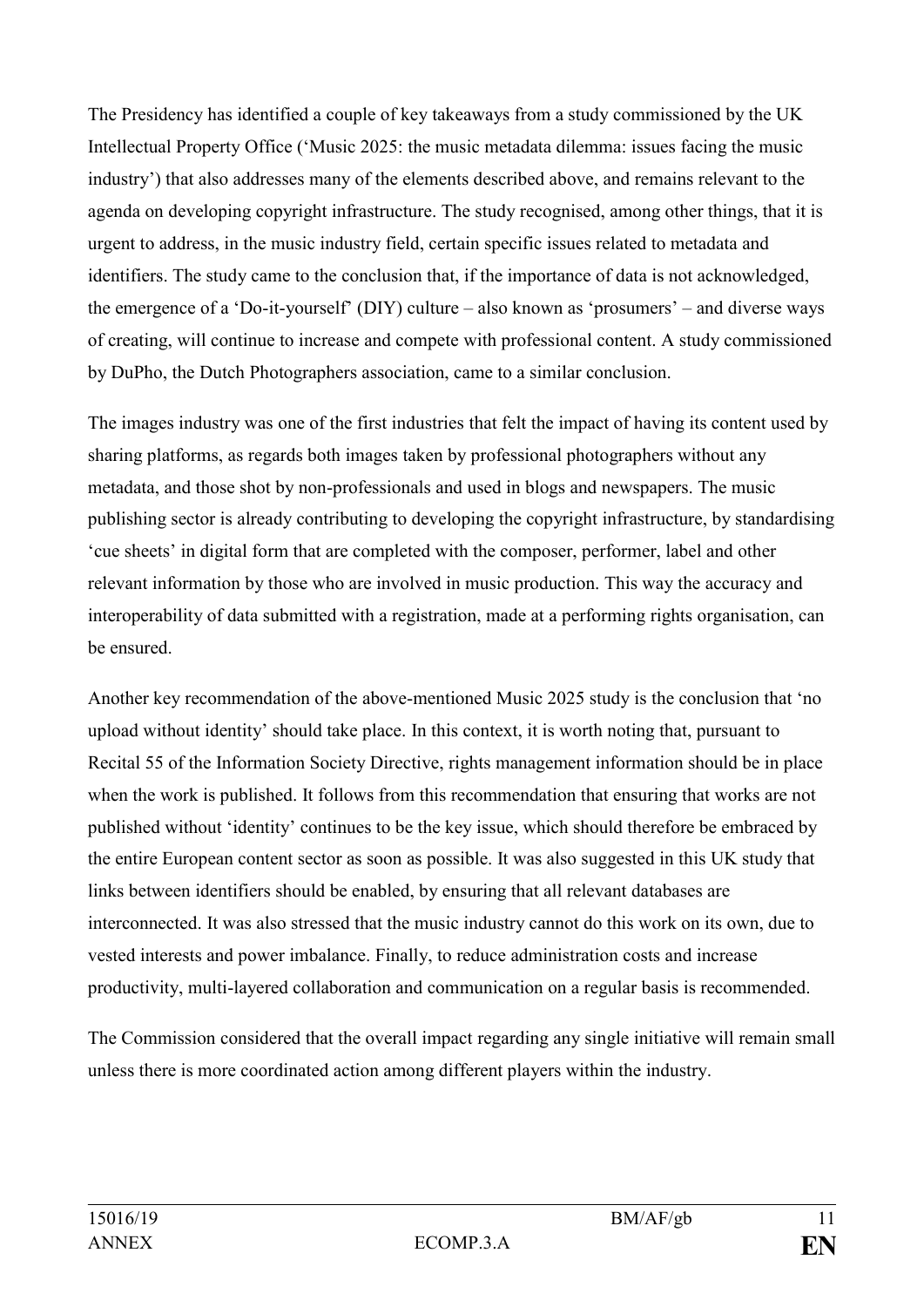#### *b) Considerations and views with regard to format of data*

### – *Views from Member States*

The responses gathered from Member States suggest that it is not necessarily new metadata or other standards that are needed, but rather a facilitation of the data exchange architecture for copyright information for all sectors. The creative sectors are using data differently and have different levels of take-up of data standards. For instance, the German delegation's reply to the Presidency questionnaire noted that the scientific publishing sector seems to be espousing a strong industrywide adoption of metadata standards related to individual articles and authors, whereas the music industry has employed several descriptive tools and numerous identifiers. In contrast to the publishing and music sectors, the audiovisual sector has developed without a standard identifier, until the recently adopted identifiers that are not uniformly applied throughout the audiovisual producers, who are mostly small and medium-sized companies.

The experiences from the academic and research fields in France suggest that the encouragement of widespread use of the ORCID identifier (Open Researcher and Contributor ID) for scientific authors would improve mechanisms – like automated linkages – for enforcement of proper attribution of their publications. Such mechanisms also contribute to moral right protection and the fight against plagiarism in scientific publications. As particularly emphasised by the French delegation, that complying with moral rights is equally important in the digital environment. Other similar projects can be found for instance in the E-Cultura Digital Library in Romania that is cataloguing standards, standards for technical metadata and standards for digital images interoperability.

According to the reply by the German delegation, the publishing rights organisation VG WORT has been calling for the introduction of obligatory use of the International Standard Name Identifier (ISNI) for all authors who have a contract of representation with VG WORT. In the long term, the internal VG WORT number will be substituted by ISNI. Furthermore, a joint venture by German, Finnish, Swedish and UK CMOs, the International Copyright Enterprise (ICE) is working on joint documentation of music rights, licensing of digital music providers and processing of digital usage reports.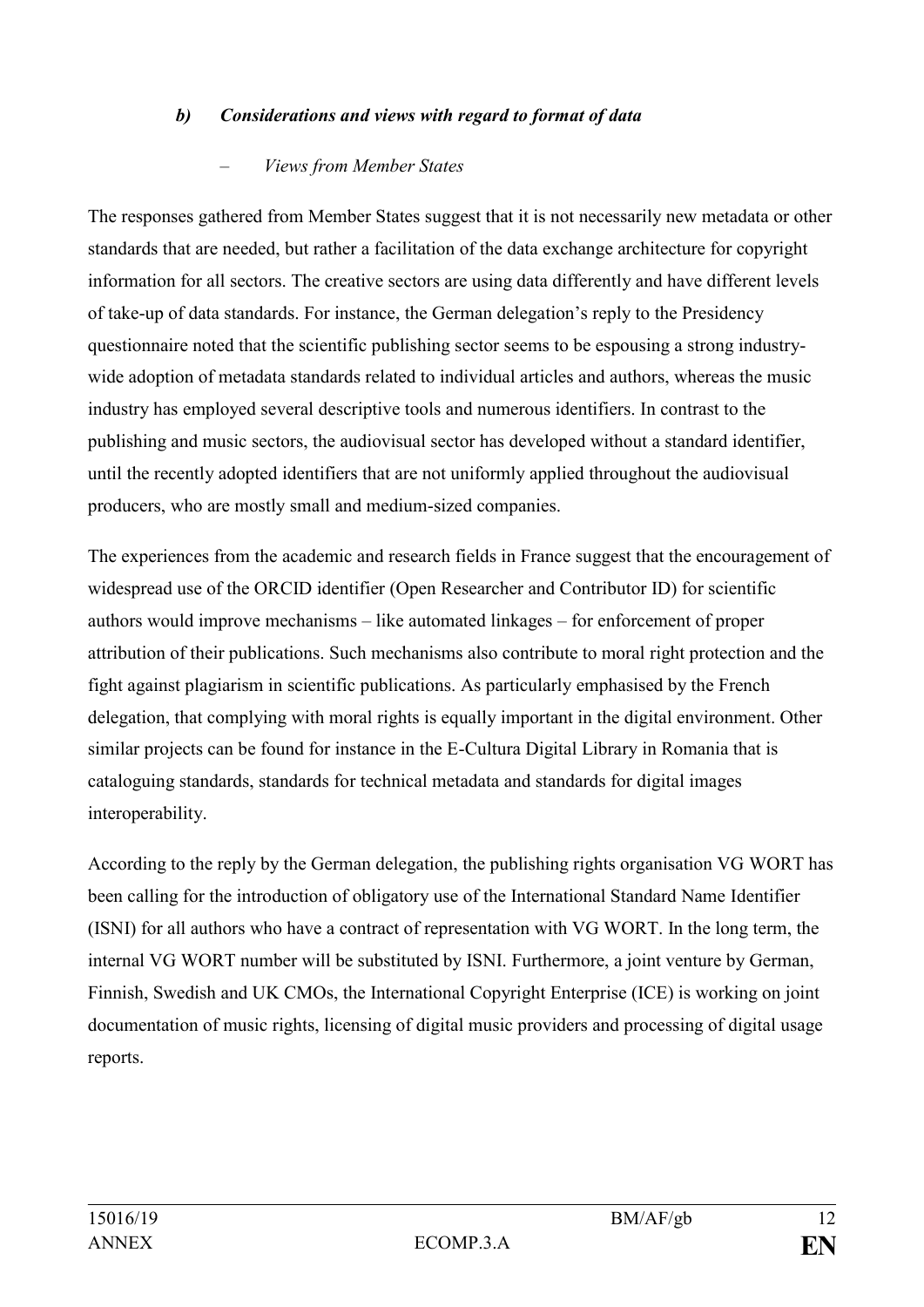It can be considered that improved copyright infrastructure could help overcoming the shortcomings of a fragmented and disorganized infrastructure and thereby contribute significantly to economic growth of the European digital market, as even the value of independent or ʻprosumer' content could be recognised.

### – *Views from rightholders and industry*

As was strongly emphasised by the representatives of the creative sectors at the Presidency sideevent, there is a need to start working for standardisation throughout the creative sectors in Europe. A good start would be to form a unique persistent identifier and a way to resolve the identifiers globally and to begin setting data exchange standards for all types of content. Trusted certifications for authority services could be provided in co-operation with all stakeholders.

An example on work with a ʻunique persistent identifier' is the ARDITO project mentioned above. The development of improved user access to rights data via the Copyright Hub also took into consideration user-generated content. ARDITO helps users be directed to the entity offering licences for the use of images and other content.

Furthermore, the representatives of the audiovisual sector promoted an effective use of standard-IDs, as usage reports are key to revenue paid to the authors/performers. As the systems need to be able to process huge volumes of data from platforms and prepare also for micro-licensing at some point, effective use of data would cut down the cost of basic rights processing and would allow CMOs to focus on conflict resolution etc. in the future. In addition to broad dissemination of the ISAN, data exchange standards similar to DDEX specifications are needed. All such suggested improvements and standards should be made under ISO compliant regulation and if possible under EU regulation that guarantee open system and free access to data, long term availability of the system, mandatory use of standards in key areas to ensure ʻexhaustivity' and a level playing field.

A study in the image sector (by Imatag) shows that metadata is missing from 85% of images. Copyright related data is available only in 3% of images. The representative of the image sector reported that Google Images and the Centre of the Picture Industry (CEPIC) had agreed to show credits for images by using the IPTC Photo Metadata in the Google Images Search. While this is an improvement, most newspapers, and all web pages and social media sites, are still not complying with metadata standards. Imatag is one company offering services to the images field through their content recognition and watermarking technology. To estimate the extent of the problem, the number of images they have been able to identify with the technology is normally only a fraction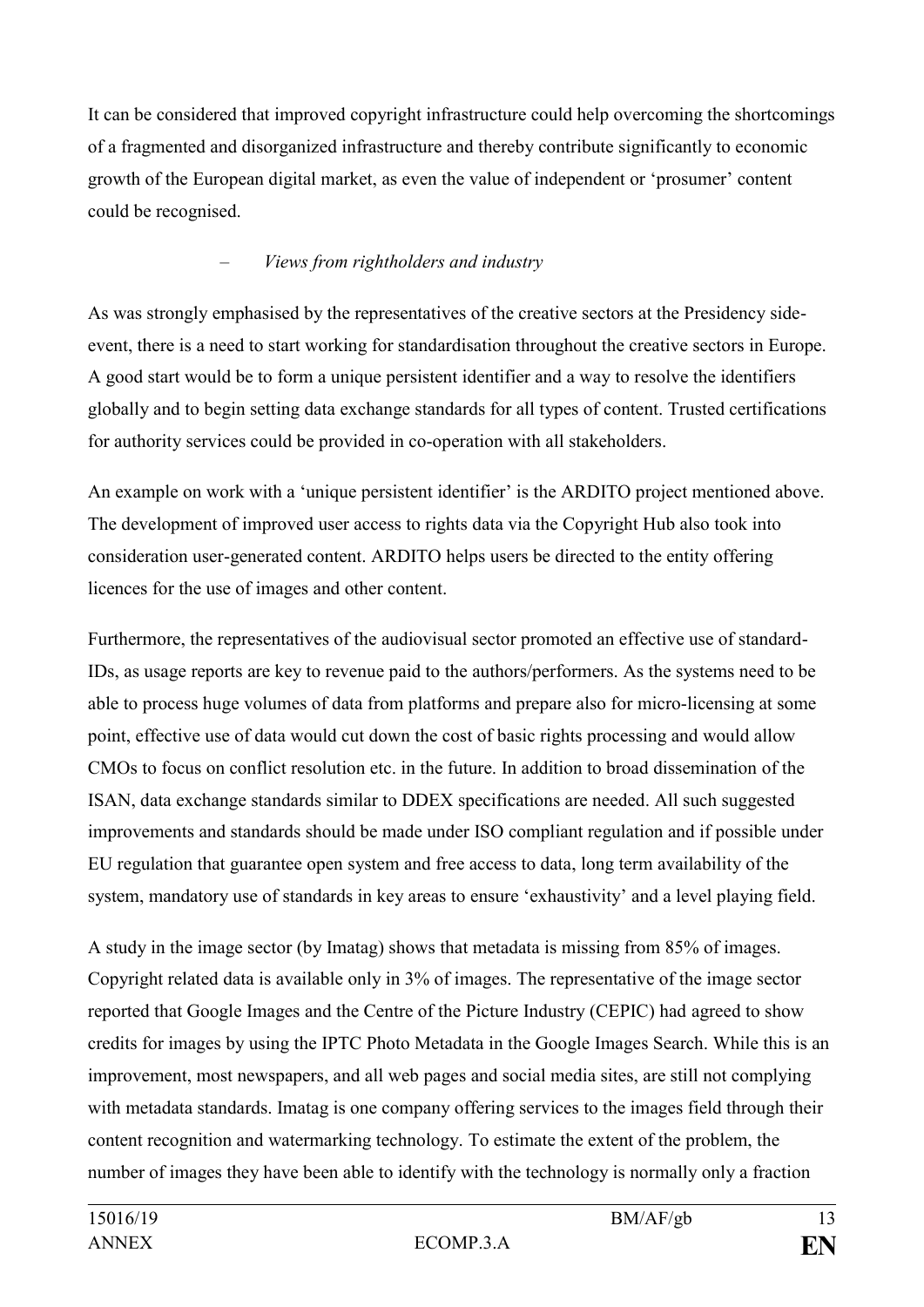(perhaps 10%) of the amount of images by a specific client that have been uploaded to the internet without authorisation and without metadata.

The RDx, the data exchange platform for performing rights for the recording industry was published in late 2019. It is an international producer's database and the first in-house application using the data exchange system developed by DDEX. While working also on their own data management practices, the International Confederation of Music Publishers (ICMP-CIEM) (including also CISAC, the International Confederation of Societies of Authors and Composers) will be adhering to this message exchange suite, as declared during the side-event.

### *c) Considerations and views with regard to quality and authoritative source of data*

### – *Views from Member States*

Rightholders have expressed that the authoritative source for correct data on the holder of copyright is ʻthe rightholder'. While this is true, none of the existing databases are exhaustive.

Discussion only started on what steps would be required to achieve to guarantee the quality and authoritative source for metadata, but a general conclusion that can be drawn from the feedback received is that the EU content markets would benefit from minimum or common standards for rightholders to declare their rights to content in an authorised, machine-readable, accessible form. New technologies and services can support better data management by rightholders, which will subsequently support the functioning of licensing markets and the remuneration of rightholders.

Germany's experience suggests that a holistic copyright metadata infrastructure should not (attempt to) draw on creating an individual database as a single source of authoritative information on metadata. Attempts to build ʻcopyright hubs' have shown that a centralised, globalised service appears too expensive to build, too unwieldy to manage, and offering too little return on the initial investment to ensure that the responsible body or entity has a sufficient incentive to manage it.

Replies and materials provided by Member States suggest that the reason for the failure of a single source database (GRD) could have been due, among other things, to the fact that no agreement could be reached on the standardisation of the data to be submitted to the database and/or that there was disagreement on the financing of the maintenance of the registry and lack of willingness to cooperate.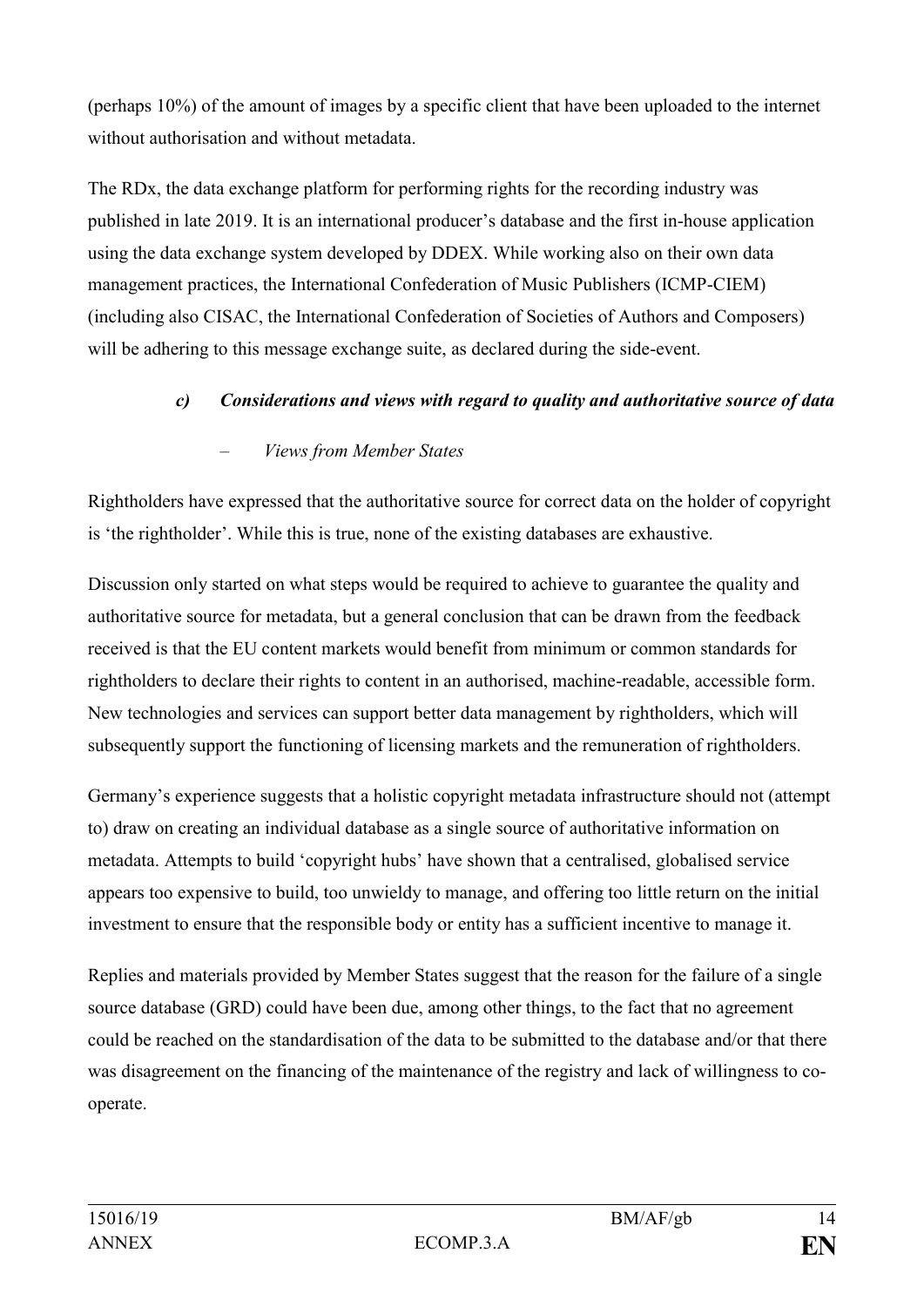Instead, verifying the accuracy of metadata should rather be a process using several available sources. Such approach would also promote the access to databases with accurate data, and give an opportunity to estimate the value of data from one source. A possible solution might be a kind of ʻmetadata search and enhancement engine', operated by a trusted non-profit organisation and based on an open and fully transparent AI algorithm.

Among public actors, national libraries and other public legal deposit institutions already play a very important role in the referencing of works (books and works on other media), with a very high level of metadata quality. With their multiple expertise (in the field of quality control of metadata, as well as of ʻsemantic web' standards like RDF – resource description framework, for instance) and with their own sets of metadata to share, they could in the future be partners, in one way or another, in the global copyright infrastructure.

Another idea put forward was the establishment of an ad-hoc expert group established with a mandate by the Council to facilitate the exchange of best practices and experiences among Member States in order to develop the copyright infrastructure. This could pave the way for future work in the field, including for the implementation of Article 17 of the DSM Directive.

It was also noted that were more detailed studies to be commissioned by individual Member States, the European Parliament and the Commission, they could look into the various ways that might facilitate the development of a common copyright infrastructure.

The Commission announced that it is planning to launch a public procurement procedure to commission a study following up on the work of the Finnish Presidency.

# – *Views from rightholders and industry*

CMOs cannot verify the data in all cases, because not all rightholders are registered as clients of a CMO. This means that the CMO's data is incomplete. As described by a songwriter at the Data Economy conference, it is possible that available data on a same work is different in different CMOs. The Commission's Recommendation in 2005 to allow authors to be members of a CMO of their choice has resulted in different registrations of one and the same work in different CMOs. CMOs then have to match these different registrations when they analyse the usage data from the user reports. Therefore, payments of collected remuneration at times have been very slow, or have been left non-distributed due to lack of registration.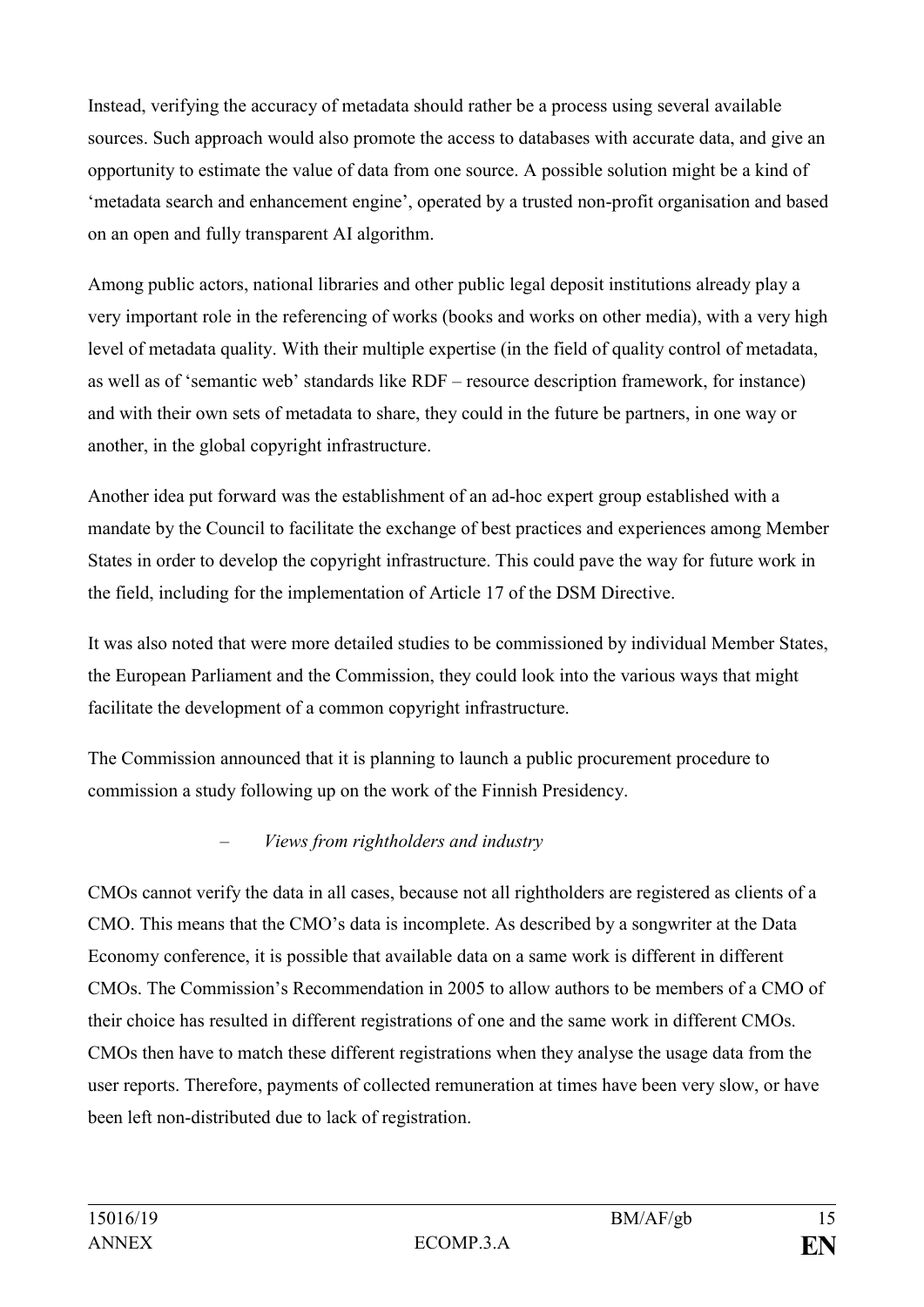The representative of the audiovisual sector considered a hub of authoritative source databases to be appropriate for a copyright system, which required, as a first step, and possibly through legislation, to make the interoperability of pivot standard identifiers a condition.

Representatives of the publishing sector also recalled that governments should not overestimate the difficulty of building such an infrastructure; in the view of this sector, it is achievable. It was also mentioned, reflecting what was emphasised by Recital 55 of the Information Society Directive, that ʻreliability' comes from a distributed data network of rights data, which implies a distributed *responsibility* of rightholders (i.e. creators and other rightholders and their representatives) to declare their rights and consequently justify the *liability* for users of works, in practice, to seek permission to use works. This implies that the publishing sector has considered a user-friendly approach to the application of copyright law.

There also exist some data management practices for libraries responsible for cultural heritage, audiovisual, films and computer programmes. In France, several feasibility studies have been published in an open register for ʻcultural metadata', following up on the mission undertaken by Pierre Lescure**<sup>10</sup>**. A synthesis study is expected to be published in due course.

At international level, WIPO is currently compiling, and will publish in early 2020, a summary of the views of WIPO Member States on voluntary registration of copyright.

The digital metadata ecosystem allowing works to be identified includes multiple actors, both private and public. Existing standards and practices require new digital tools and technologies, as do ongoing projects to increase trust in data available to digital service providers or online contentsharing service providers regulated under Directive (EU) 2019/790 on the DSM.

# *d) Other considerations*

In order for users to trust metadata included in digital files of works, it is important to ensure that data is not altered or removed. The Presidency asked the Member States about experiences and possible court cases relating to the practical application of the national legislation transposing Article 7 of Directive 2001/29/EC. In the replies received, only the German delegation reported about a court case that related to the application of the provision on the protection against removal or alteration of rights management information. In this case, Facebook had been ordered to refrain from removing metadata from uploaded graphic files pursuant to §95c German Copyright Act

<sup>1</sup> **<sup>10</sup>** Please see, in Annex I, ʻOther documents'.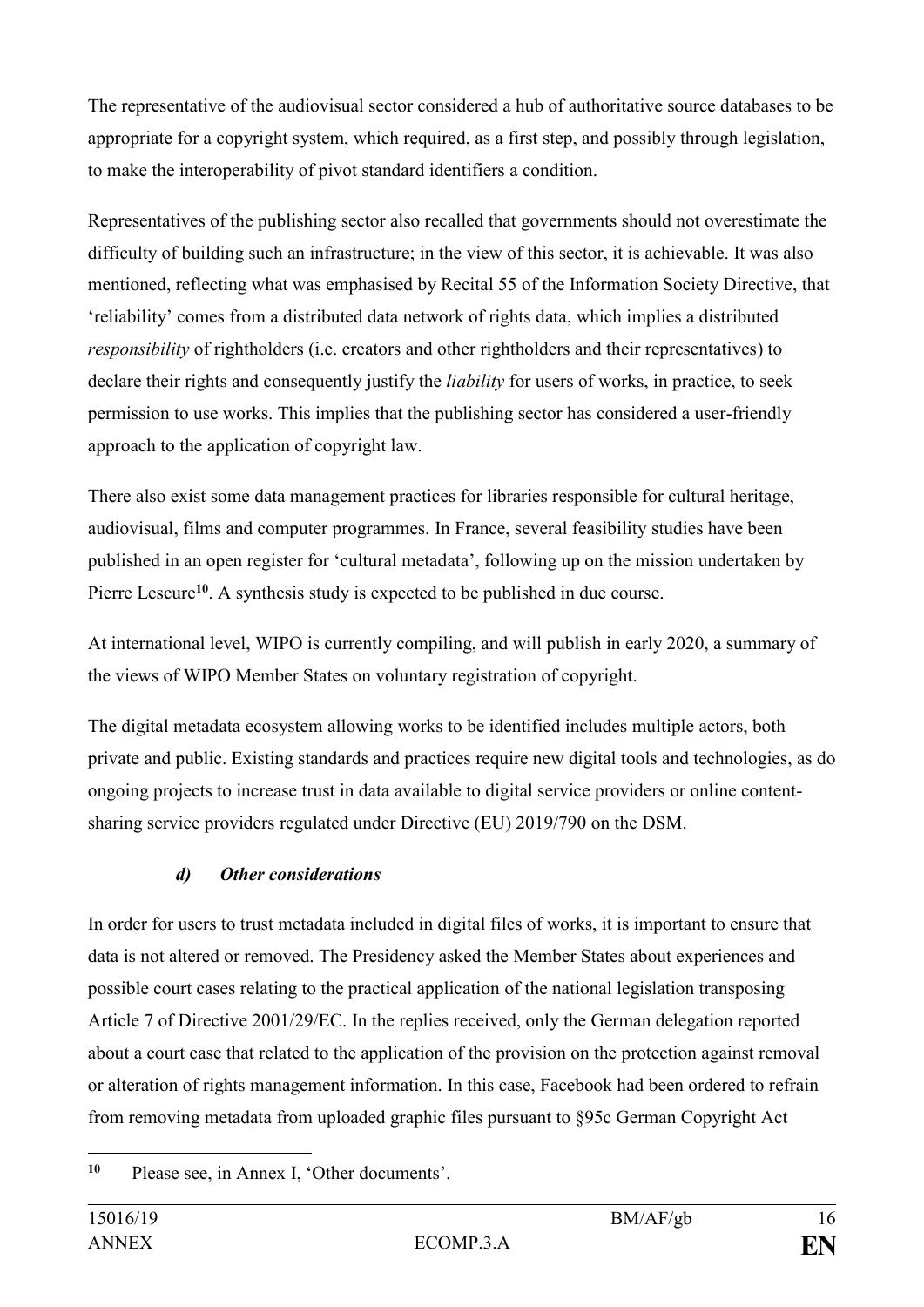(ruling by the Hamburg Regional Court, 15 January 2016 – 308 I 48/15). The lack of further examples from other Member States seems to indicate that not many rightholders have used this provision/piece of legislation to enforce their rights against unauthorised removal of metadata. The Italian delegation pointed out that even if stronger punishments would decrease the alteration and removal of metadata, data-stripping would still take place across sectors (without other supporting measures).

The replies by Member States listed studies addressing the opportunities and challenges related to AI and blockchain in different fields. The challenges brought about by AI and blockchain technologies are numerous. Some Member States mentioned having started developing their first national strategy in the field of AI. Though none of these strategies seem to be specifically linked to the development of the copyright infrastructure, at this stage, they relate to issues that could be cross-fertilisers. They include, among other things, the interoperability of standards, as well as the collection and validation of metadata. From a broader perspective, the ethical use of AI technologies was also mentioned.

The representative of the photographers organisation DuPho described the PicaPro – the digital blockchain app for images. It has all five important features needed in the digital economy. It enables smart contracts, establishes transparent P2P transactions, promotes efficient licensing systems and a reputation system, and micromanages and micro-monetizes content. This service has been tested with photographers and the initial feedback is positive. One reason has been that it uses real currency not crypto currencies. Also, the French content industry is working on blockchain based technologies.

It was suggested by the German and Portuguese delegations that it would also be important to coordinate the issues at hand in a broader context, taking into account regulatory activities in the IT and telecommunication sector and data protection (MyData etc.).

# **3. Issues related to access to and sharing of data**

The data economy is one of the strategic focus areas during the Finnish Presidency of the Council. Though sharing of data and access to data involves IP related issues and rights to restrict access to data, these aspects were not discussed in-depth at Council Working Party level. The use, management, and protection of data was the main theme at the High-Level Conference on Data Economy in Helsinki, 25-26 November 2019. The main outcomes from this conference were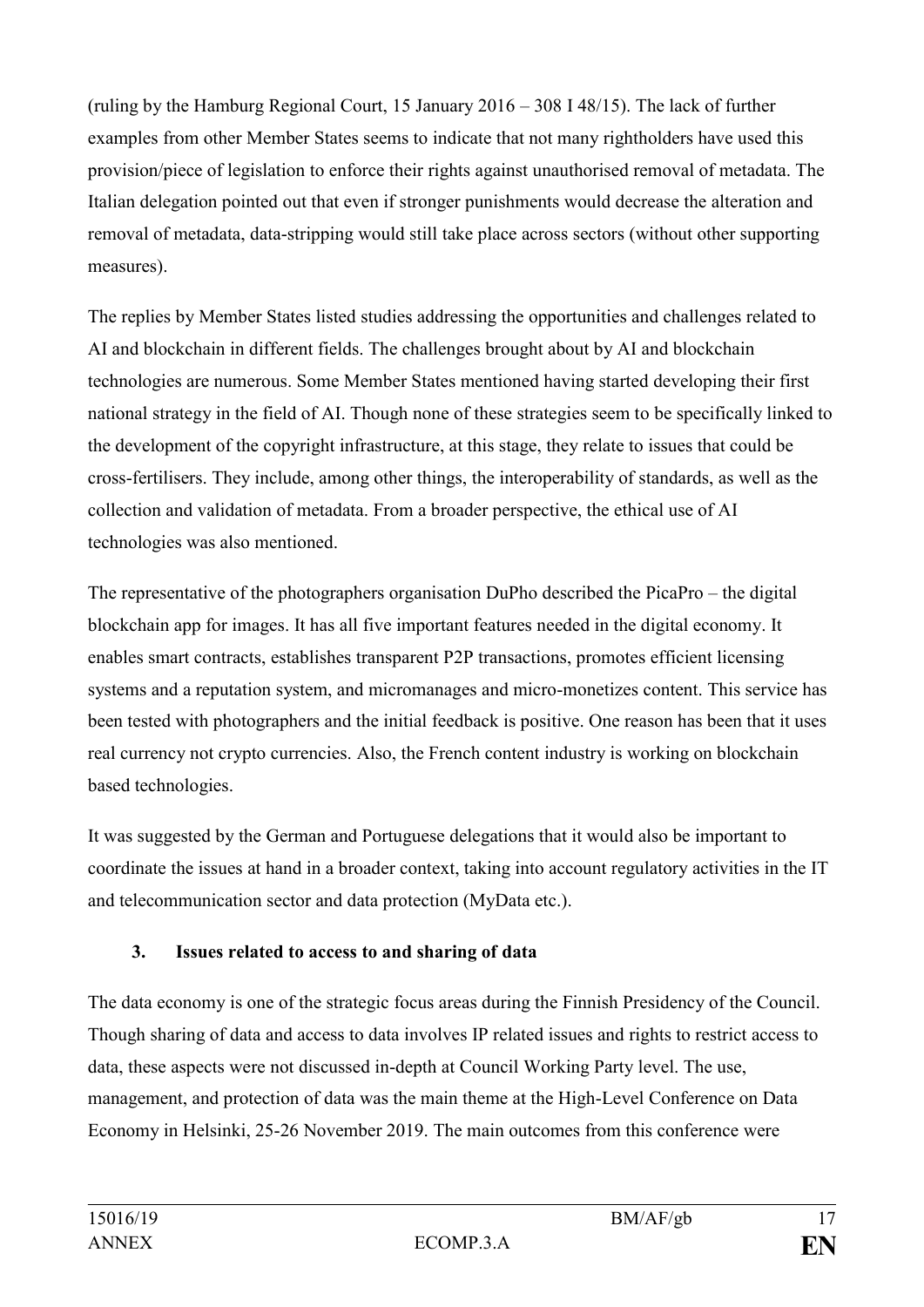reflected in the common *Principles for a human-centric, thriving and balanced data economy***<sup>11</sup>** , based on the abilities of companies, the public sector as well as individuals to access, share, act, innovate trust and learn from accessible and interoperable data**<sup>12</sup>** .

At the side-event, the music rights CMO Teosto considered that managing data in silos will slow down innovation in the field of music management, make it costlier, and ultimately stifle it. Instead of radical opening of data for free access to anyone interested, data should be put in the centre of business development of CMOs. Opening data should be a means, not a goal. Where open data is not appropriate, data sharing solutions should be adopted. By enriching their data and providing a better positioning in the data value chain CMOs may succeed better in the data economy. All the investments should ultimately benefit the rightholders.

In the same vein as the ʻinspirational speech' delivered by David Osimo on 17 July 2019 on the margins of a Council Working Party meeting**<sup>13</sup>**, Teosto proposes the following key drivers for the copyright infrastructure: Requirements for interoperability and real-time processing of data. Distributed ledger systems (blockchain) can also speed up payments to rightholders, which can be a differentiating factor for new competitors entering the rights management business.

### **IV. STOCKTAKING OF THE PRESIDENCY**

On the basis of the input collected and the discussions held during the second half of 2019, the Finnish Presidency is convinced that the challenges of, and potential solutions for, the development of the copyright infrastructure will continue to be highly topical in the years to come. More work needs to be done to support the relevant industries in respect of submitting metadata and enhancing the quality of metadata, as well as the format for the exchange of such data, and identifiers to ensure interoperability across the relevant fields.

Next steps for developing the copyright infrastructure could include:

• the preparation of guidelines setting out minimum requirements and/or best practices at EU level for submitting rights metadata in works when they are published, so that it corresponds to the data submitted to the CMOs (where applicable);

<sup>1</sup> 11 [https://dataprinciples2019.fi/wp-content/uploads/2019/09/Dataprinciples\\_web\\_1.0.pdf](https://dataprinciples2019.fi/wp-content/uploads/2019/09/Dataprinciples_web_1.0.pdf)

**<sup>12</sup>** A summary of the presentations and discussions at the conference relating to copyright is set out in Annex II to this document.

**<sup>13</sup>** WK 12386/2019.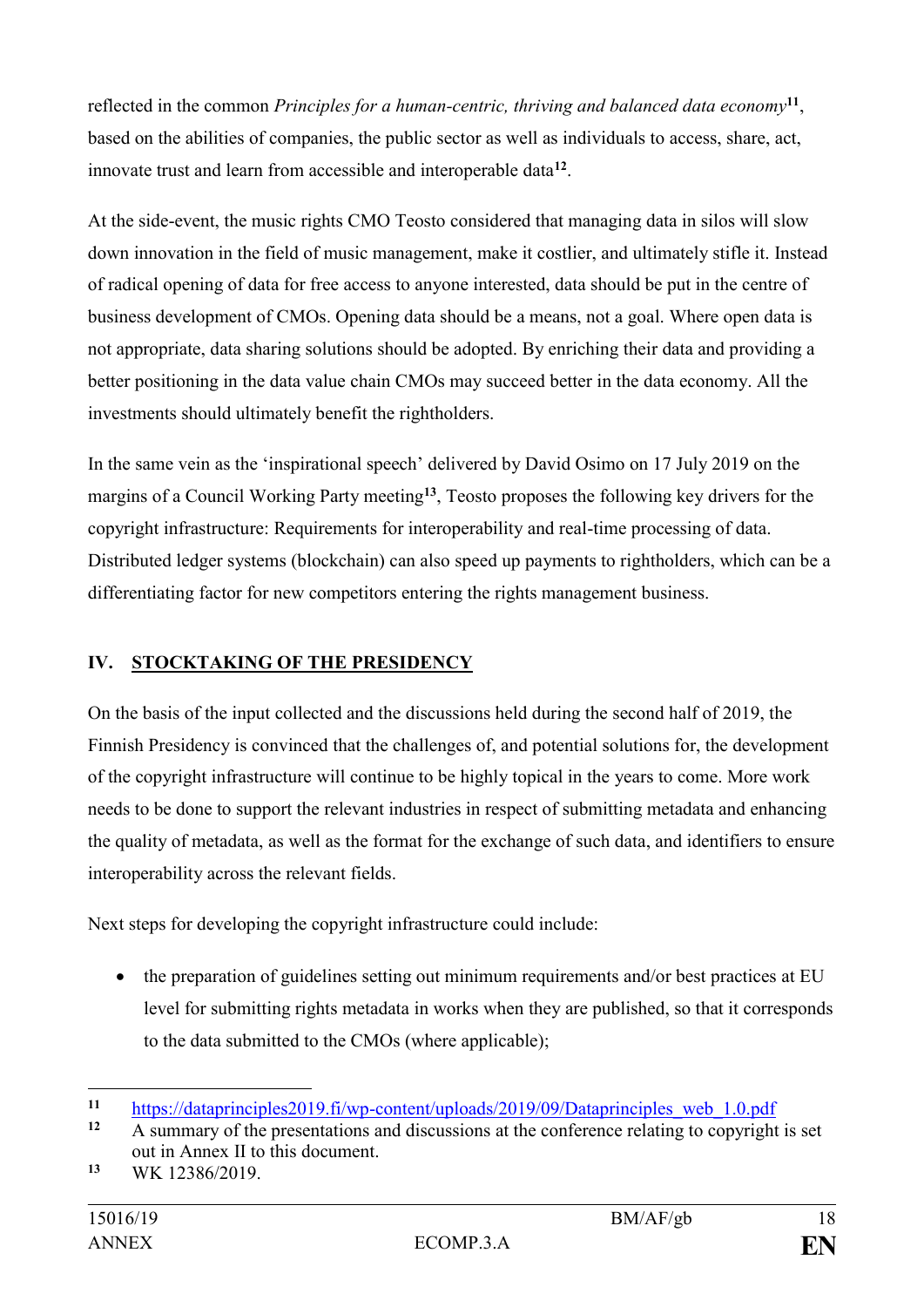- measures to allow verification of such data from an authoritative source;
- improvement of metadata quality by encouraging open standards and interoperable identifiers with a view to ensuring uniform application in the use of digital tools, such as Application Programming Interfaces (APIs);
- exploring the metadata capacity of legal deposit libraries;
- further consideration as to whether the building of a hub for European content, with related data on works and rightholders, should continue to be a goal of the process.

Stakeholders from the publishing, music, images and audiovisual sectors emphasise that the effective use of open metadata standards, interoperable identifiers and co-operation is important. They suggest it would also be of key importance to ensure process automation capacity through data exchange standards, and to develop real-time data processing tools and decentralised systems.

The public sector could play an important role in the further examination of the issues identified above, *inter alia* through studies or consultation with stakeholders, by fostering stakeholder dialogues. Investing in political, technological and economic analyses has been suggested, as well as the identification of what sources for funding could be provided for conducting comprehensive studies on metadata and identifiers, including the opportunities provided by new distributed ledger technologies.

The development of the copyright infrastructure also links to broader phenomena, like the European Data Economy, open data policies, ePrivacy and the use and impact of AI for the benefit of the better functioning of the IP system. The roles and tasks of CMOs, individual rightholders and users (both commercial and private) in the licensing of works and in the copyright infrastructure should be kept separate. It is hence important to separate rights management from data management. Finally, involving all stakeholders, including users and ʻprosumers' (i.e. individuals who are both consuming and producing copyright protected content) should be promoted.

The Finnish Presidency hopes that its endeavours in relation to the copyright infrastructure, and this stocktaking paper, will provide useful input to incoming Council Presidencies and to the 2019-24 European Commission.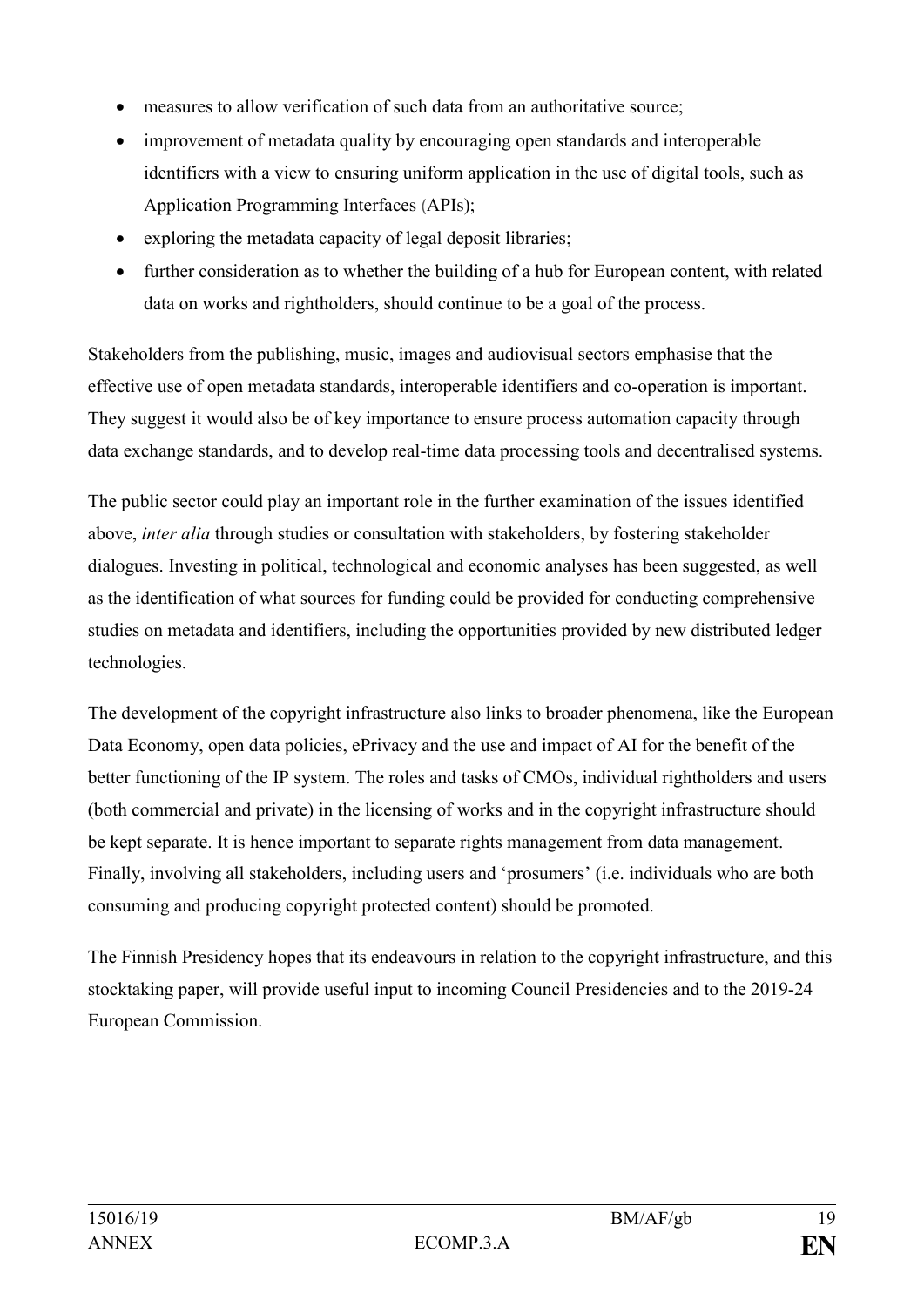### **ANNEX I TO THE ANNEX**

#### **Documents relevant to developing the copyright infrastructure**

#### *1. EU and international legal framework:*

- Articles 5(2), 15(1) and 6*bis*(2) of the Berne Convention
- Article 12 of the WIPO Copyright Treaty (1996)
- Article 19 of the WIPO Performers and Phonograms Treaty (1996)
- Relevant articles of the Directive on the legal protection of databases (Directive 96/9/EC)
- Article 7 of the Directive on the harmonisation of certain aspects of copyright and related rights in the information society (Directive 2001/29/EC)
- Article 5(2) of the Directive on the enforcement of intellectual property rights (Directive 2004/48/EC)
- Commission Recommendation on collective cross-border management of copyright and related rights for legitimate online music services (2005/737/EC)
- Relevant article and annex of the Directive on certain permitted uses of orphan works (Directive 2012/28/EU)
- Several articles of the Directive on collective management of copyright and related rights and multi-territorial licensing of rights in musical works for online use in the internal market (Directive 2014/26/EU)
- Relevant articles of the Regulation on the protection of natural persons with regard to the processing of personal data and on the free movement of such data, and repealing Directive 95/46/EC (Regulation (EU) 2016/679)
- Relevant articles of the Directive on copyright and related rights in the digital single market and amending Directives 96/9/EC and 2001/29/EC (Directive (EU) 2019/790)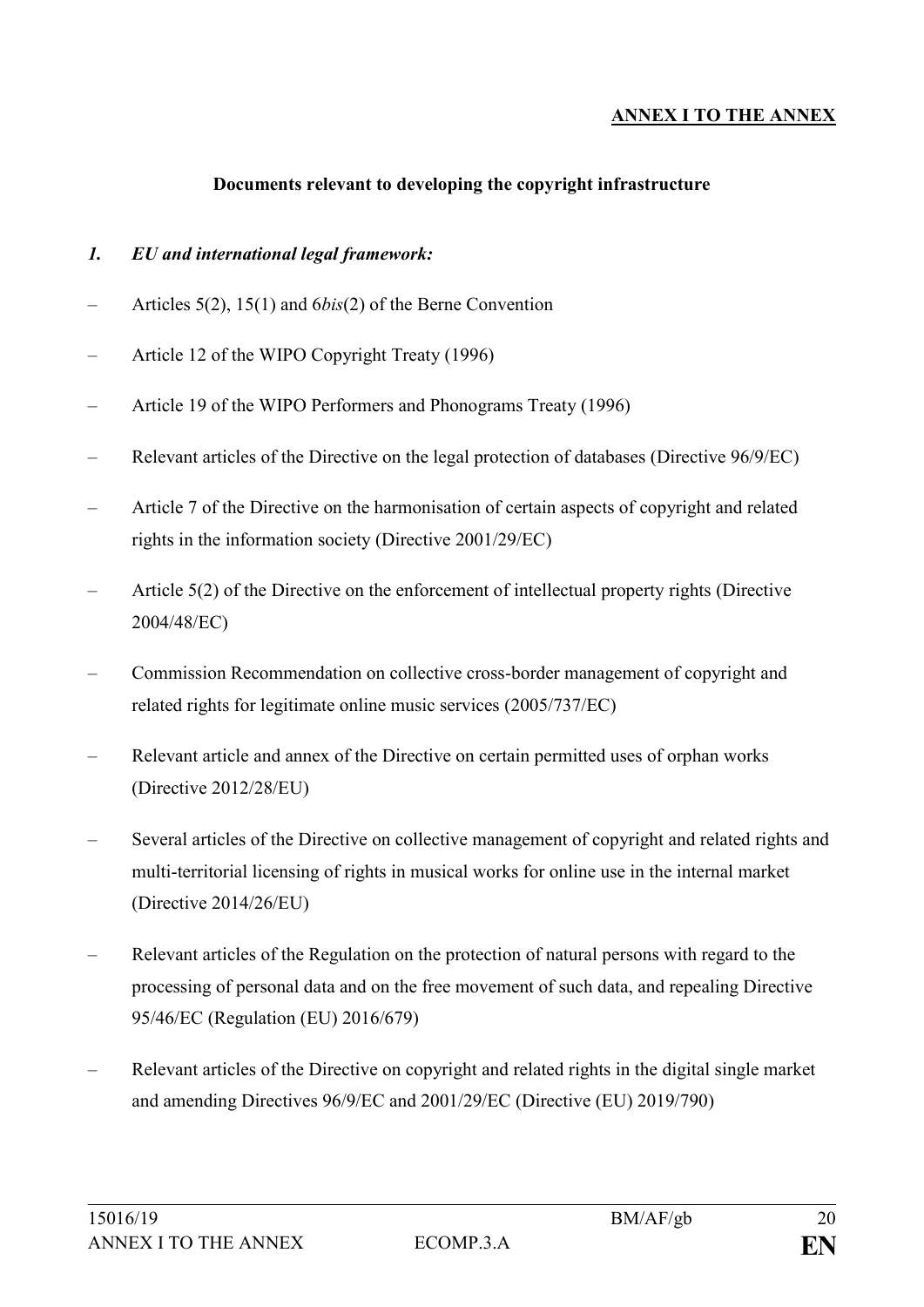### *2. Other Documents:*

- ʻStudy on blockchain potential in the music industry' (in German): [https://www.pwc.de/de/technologie-medien-und-telekommunikation/pwc-studie-nach-dem](https://www.pwc.de/de/technologie-medien-und-telekommunikation/pwc-studie-nach-dem-streaming-kommt-die-blockchain-hype-oder-echte-chance-fuer-die-musikindus-trie.pdf)[streaming-kommt-die-blockchain-hype-oder-echte-chance-fuer-die-musikindus-trie.pdf](https://www.pwc.de/de/technologie-medien-und-telekommunikation/pwc-studie-nach-dem-streaming-kommt-die-blockchain-hype-oder-echte-chance-fuer-die-musikindus-trie.pdf)
- ʻDerivative use of public domain content film industry focus': [https://euipo.europa.eu/tunnel-web/secure/webdav/guest/document\\_library/observa](https://euipo.europa.eu/tunnel-web/secure/webdav/guest/document_library/observa-tory/documents/publications/public_domain/Full_Final_Report_Public_Domain.pdf)[tory/documents/publications/public\\_domain/Full\\_Final\\_Report\\_Public\\_Domain.pdf](https://euipo.europa.eu/tunnel-web/secure/webdav/guest/document_library/observa-tory/documents/publications/public_domain/Full_Final_Report_Public_Domain.pdf)
- ʻWhy success of the music modernisation act depends on open standards': [https://static1.squarespace.com/static/56d5e44060b5e9e20a94b16c/t/5bd7199e8165f5a5e924](https://static1.squarespace.com/static/56d5e44060b5e9e20a94b16c/t/5bd7199e8165f5a5e9241ae9/1540823454789/Open+Music-Music+Modernization-Open+Stand-ards+White+Paper.pdf) [1ae9/1540823454789/Open+Music-Music+Modernization-Open+Stand](https://static1.squarespace.com/static/56d5e44060b5e9e20a94b16c/t/5bd7199e8165f5a5e9241ae9/1540823454789/Open+Music-Music+Modernization-Open+Stand-ards+White+Paper.pdf)[ards+White+Paper.pdf](https://static1.squarespace.com/static/56d5e44060b5e9e20a94b16c/t/5bd7199e8165f5a5e9241ae9/1540823454789/Open+Music-Music+Modernization-Open+Stand-ards+White+Paper.pdf)
- ʻWhy building more rights databases won't solve the music industry metadata problem': [https://www.hypebot.com/hypebot/2018/01/why-building-more-rights-databases-wont-solve](https://www.hypebot.com/hypebot/2018/01/why-building-more-rights-databases-wont-solve-the-music-industry-metadata-problem.html)[the-music-industry-metadata-problem.html](https://www.hypebot.com/hypebot/2018/01/why-building-more-rights-databases-wont-solve-the-music-industry-metadata-problem.html)
- ʻMusic 2025: the music metadata dilemma: issues facing the music industry': [https://assets.publishing.service.gov.uk/government/uploads/system/uploads/attachment\\_data/](https://assets.publishing.service.gov.uk/government/uploads/system/uploads/attachment_data/file/809492/Music-2025.pdf) [file/809492/Music-2025.pdf](https://assets.publishing.service.gov.uk/government/uploads/system/uploads/attachment_data/file/809492/Music-2025.pdf)
- ʻMetadata of digital music files: summary': https://musiikintekijat.fi/sites/default/files/metadata 170925 eng final.pdf
- Principles for a human-centric, thriving and balanced data economy': [https://dataprinciples2019.fi/wp-content/uploads/2019/09/Dataprinciples\\_web\\_1.0.pdf](https://dataprinciples2019.fi/wp-content/uploads/2019/09/Dataprinciples_web_1.0.pdf)
- ʻA symphony, not a solo how collective management organisations can embrace innovation and drive data: sharing in the music industry': [https://www.teosto.fi/sites/default/files/files/A%20Symphony%20Not%20A%20Solo%20Poli](https://www.teosto.fi/sites/default/files/files/A%20Symphony%20Not%20A%20Solo%20Policy%20Brief%20Final%2009012019.pdf) [cy%20Brief%20Final%2009012019.pdf](https://www.teosto.fi/sites/default/files/files/A%20Symphony%20Not%20A%20Solo%20Policy%20Brief%20Final%2009012019.pdf)
- In 2018, the French High Council for literary and artistic property (CSPLA), an advisory board whose main role is to advise the Ministry of Culture and in the field of copyright and related rights, published a report on blockchain.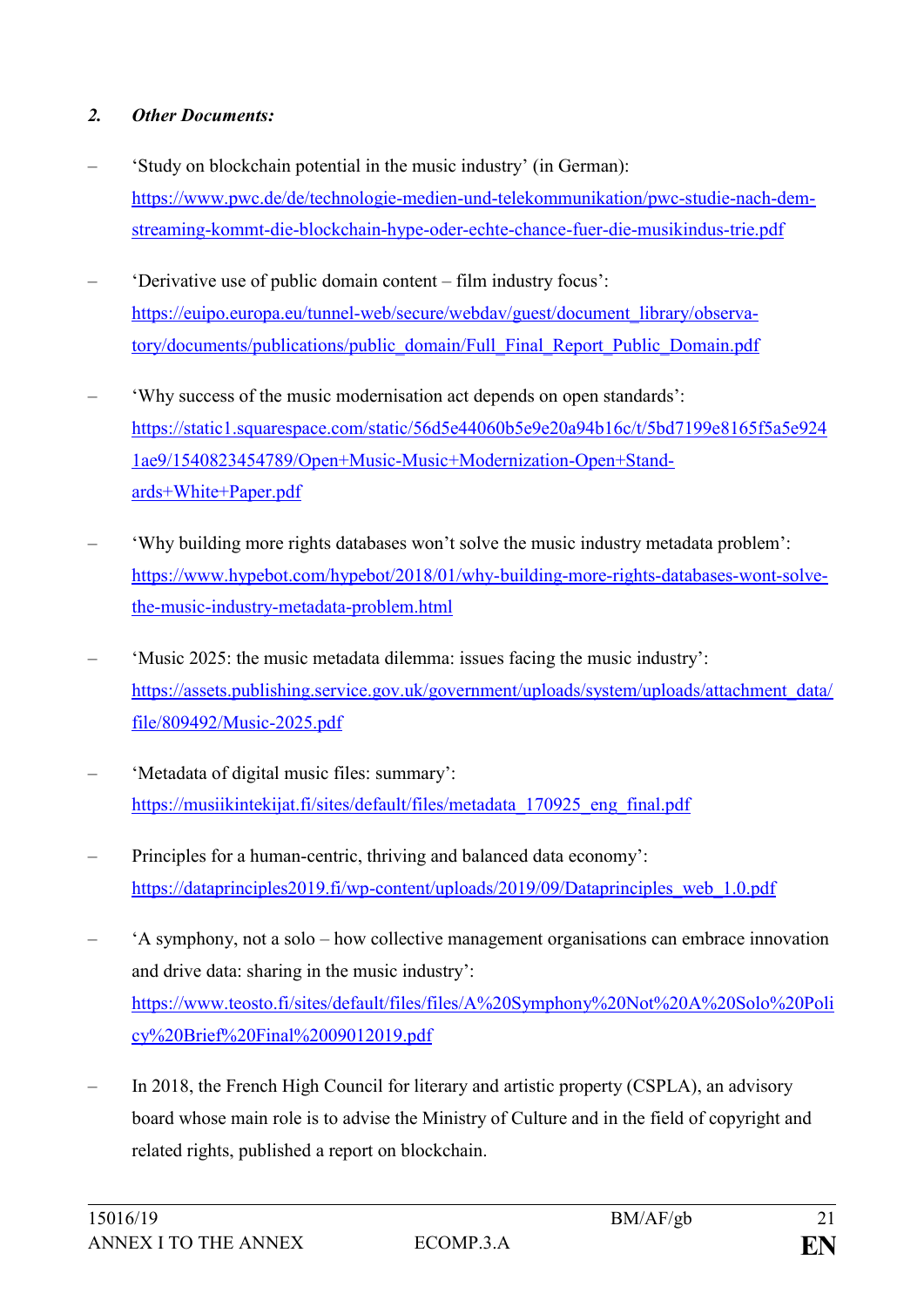*ʻMission du Conseil supérieur de la propriété littéraire et artistique* (*CSPLA) sur les chaînes de blocs* (blockchains)':

[http://www.culture.gouv.fr/Thematiques/Propriete-litteraire-et-artistique/Conseil-superieur](http://www.culture.gouv.fr/Thematiques/Propriete-litteraire-et-artistique/Conseil-superieur-de-la-propriete-litteraire-et-artistique/Travaux/Missions/Mission-du-CSPLA-sur-les-chaines-de-blocs-blockchains)[de-la-propriete-litteraire-et-artistique/Travaux/Missions/Mission-du-CSPLA-sur-les-chaines](http://www.culture.gouv.fr/Thematiques/Propriete-litteraire-et-artistique/Conseil-superieur-de-la-propriete-litteraire-et-artistique/Travaux/Missions/Mission-du-CSPLA-sur-les-chaines-de-blocs-blockchains)[de-blocs-blockchains](http://www.culture.gouv.fr/Thematiques/Propriete-litteraire-et-artistique/Conseil-superieur-de-la-propriete-litteraire-et-artistique/Travaux/Missions/Mission-du-CSPLA-sur-les-chaines-de-blocs-blockchains)

– The CSPLA published in 2018 a report relating to the implications of new legal concepts such as ʻdata' or ʻdigital content' for literary and artistic property. ʻ*Mission du CSPLA sur les conséquences pour la propriété littéraire et artistique de l'avènement des notions de données et de contenus numériques*': [http://www.culture.gouv.fr/Thematiques/Propriete-litteraire-et-artistique/Conseil-superieur](http://www.culture.gouv.fr/Thematiques/Propriete-litteraire-et-artistique/Conseil-superieur-de-la-propriete-litteraire-et-artistique/Travaux/Missions/Mission-du-CSPLA-sur-les-consequences-pour-la-propriete-litteraire-et-artistique-de-l-avenement-des-notions-de-donnees-et-de-contenus-numeriques)[de-la-propriete-litteraire-et-artistique/Travaux/Missions/Mission-du-CSPLA-sur-les](http://www.culture.gouv.fr/Thematiques/Propriete-litteraire-et-artistique/Conseil-superieur-de-la-propriete-litteraire-et-artistique/Travaux/Missions/Mission-du-CSPLA-sur-les-consequences-pour-la-propriete-litteraire-et-artistique-de-l-avenement-des-notions-de-donnees-et-de-contenus-numeriques)[consequences-pour-la-propriete-litteraire-et-artistique-de-l-avenement-des-notions-de](http://www.culture.gouv.fr/Thematiques/Propriete-litteraire-et-artistique/Conseil-superieur-de-la-propriete-litteraire-et-artistique/Travaux/Missions/Mission-du-CSPLA-sur-les-consequences-pour-la-propriete-litteraire-et-artistique-de-l-avenement-des-notions-de-donnees-et-de-contenus-numeriques)[donnees-et-de-contenus-numeriques](http://www.culture.gouv.fr/Thematiques/Propriete-litteraire-et-artistique/Conseil-superieur-de-la-propriete-litteraire-et-artistique/Travaux/Missions/Mission-du-CSPLA-sur-les-consequences-pour-la-propriete-litteraire-et-artistique-de-l-avenement-des-notions-de-donnees-et-de-contenus-numeriques)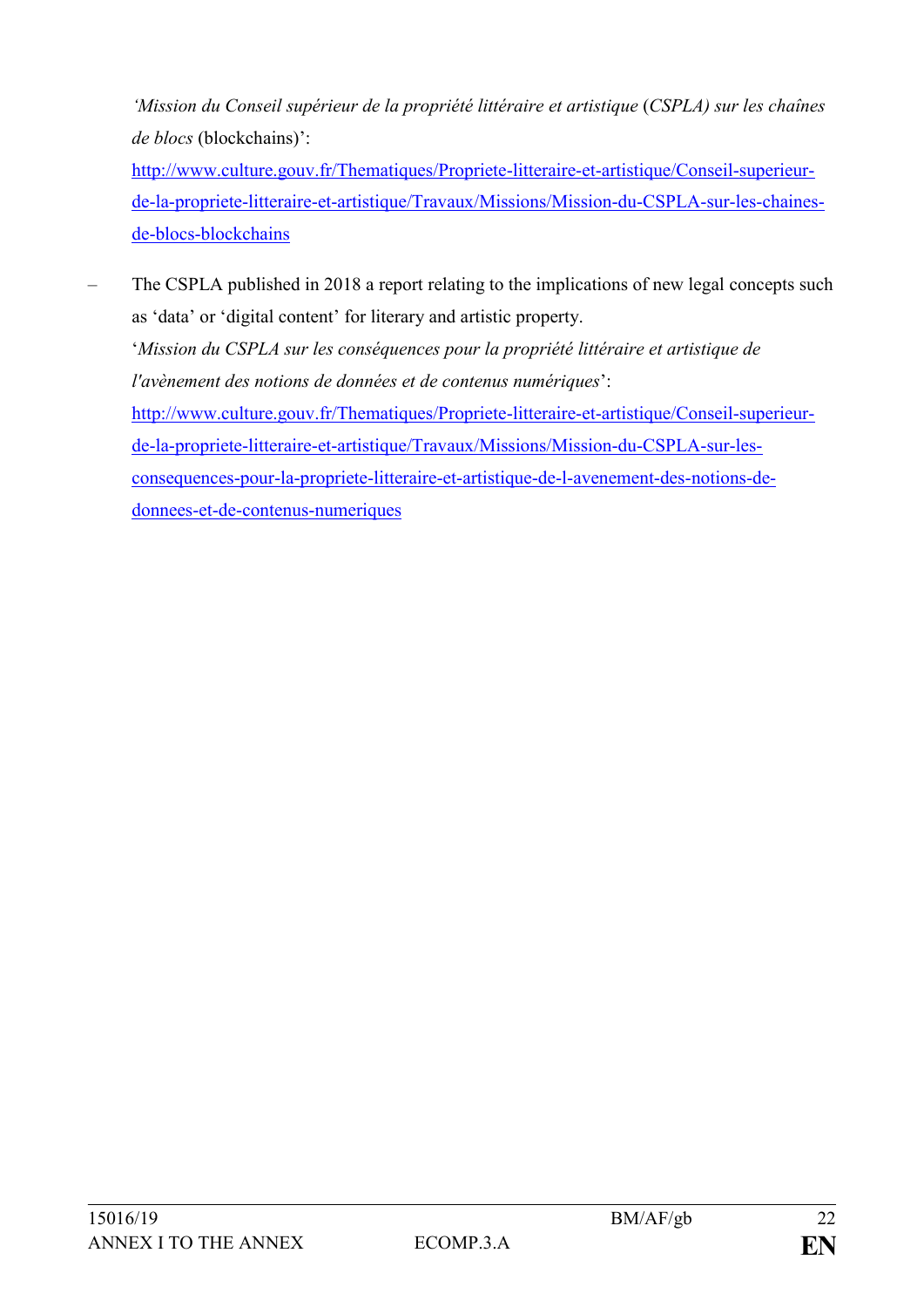### **ANNEX II TO THE ANNEX**

#### **Summary of copyright-related discussions at the High Level Conference on Data Economy**

On 25-26 November 2019, a High-Level Conference on Data Economy brought together nearly 400 participants at Finlandia Hall in Helsinki. Jointly organised by the Ministry of Transport and Communications, the Ministry of Finance and the Ministry of Education and Culture, the Conference was the backdrop to the introduction of a set of data principles for the growth of the European data economy. The data principles drafted for the Conference aiming at defining and promoting a human-centric, successful and balanced European data economy were built on the abilities of everyone to *access, share, act, trust, innovate and learn* from interoperable and trustworthy data.

The Finnish Presidency wanted to raise awareness of the importance of data, including sharing and access to data for the benefit of European content markets. In particular, representatives of the games and music sectors and experts on metadata highlighted, together with the Commission, the importance of data for the growth and competitiveness of the digital single market.

The creative sectors were also invited to discuss the topic ʻ*New revenue streams from the platform and data economy*', which focuses on developing the copyright infrastructure, that is the metadata level related to copyrighted works and authors in order to be able to develop automated licensing systems where applicable.

Speakers representing the games industry (Markku Ignatius), songwriters (Helienne Lindvall) and metadata experts from academia in the US (Bill Rosenblatt) at the Conference confirmed many of the issues described above.

Among them are the fact that huge revenue from the games sector has to do with direct investment in the developers, empowering them, instead of licensing their products to third parties. Also the design of products and services make consumers want to commit to one game, and make in-game purchases. The game changer was the mobile APP (Application) stores. The music is still bought separately for the games, and that is one big part of the competitiveness of the gaming industry, but this is also changing. Games are interactive, as opposed to music or other types of content. Ways to attract talent to Europe is their suggestion to ensure growth in the future. The social aspect of the games, and game platforms, are both developing. They are essentially malls, where the younger generation is doing everything it is doing in ʻreal' life, including going to concerts.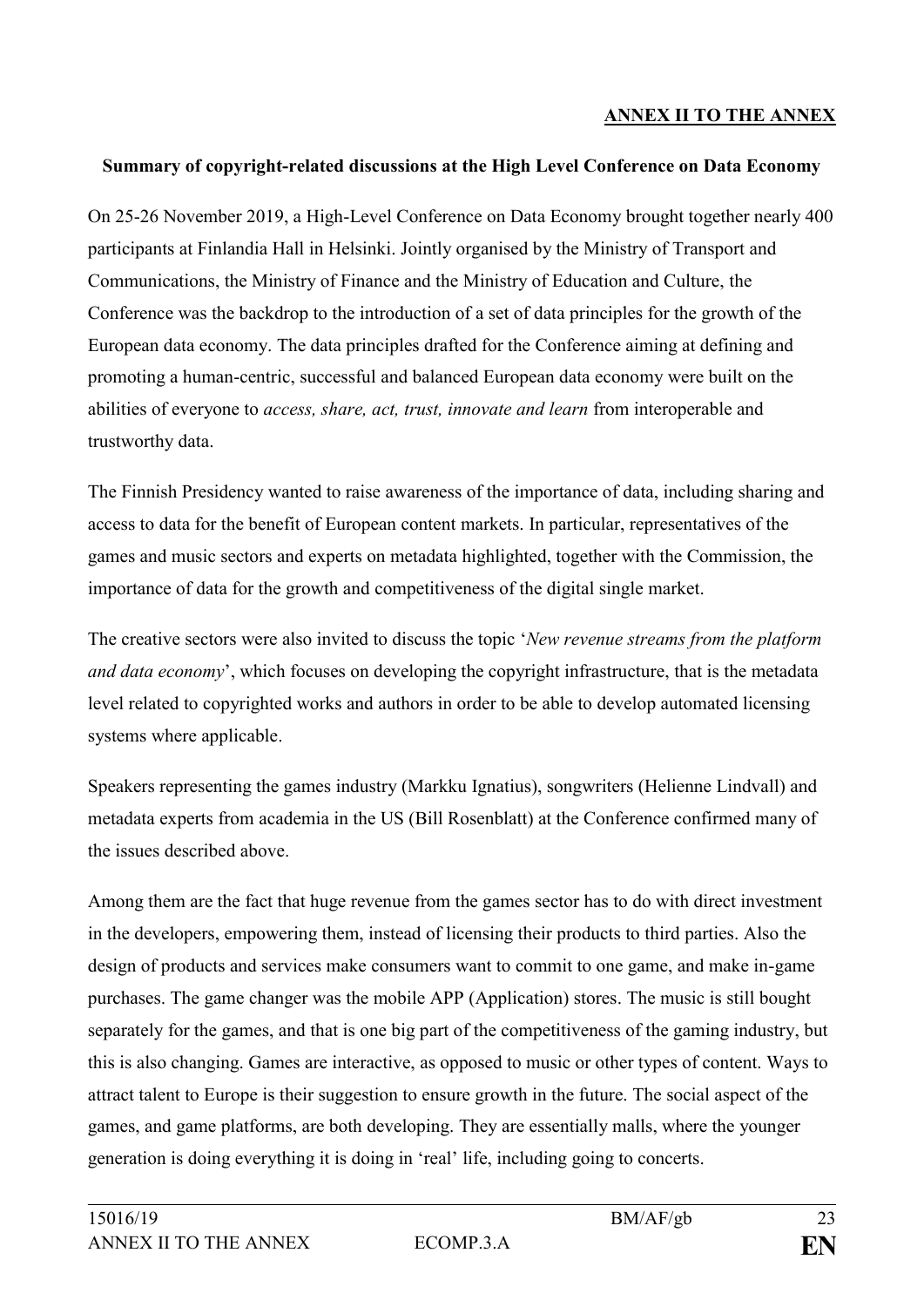Missing or unauthoritative metadata causes loss of revenues for rightholders. This is the major challenge for the industry. The growth of the games industry does not show in the music industry's results. There are many challenges that make up the 'music industry data problem', because it is multifaceted and involves many entities. It is estimated that today more than 20% of publishing revenue is lost due to incomplete or unmatched metadata. In lack of attribution of the data, the revenue is distributed according to market share. DSPs should have access to a source from which song data could be verified, and labels should not be able to publish songs without data. The accurate data should come from the songwriter. It is not a territorial problem – for example EU wide problem – but a global challenge in a global market that the EU may help to solve. Some sort of regulation is needed for the users to know who are the rightholders. Education is also needed.

Furthermore, the topic of automated licensing of digital content was specifically discussed and with the view of clarifying what the EU should do to enable such licensing. One aspect was that licensing should be possible at internet speed because this is the expectation of the users of works in the digital environment. Otherwise they use more easily accessible content, that can also be from pirated sources.

Complete, precise, accurate, current data is required for content and rightholder identification (metadata) as well as protocols to exchange such data, and access to data repositories and registries. In this context the term ʻcopyright infrastructure' was broadly accepted to describe relevant issues been discussed on international level since the end of 1990s.

It was also highlighted that the metadata or the elements of the infrastructure was different from the perspective of the songwriter, performer and the publisher. One could even add the cover art designer too that is mostly not mentioned in streaming services. Each of them has a set of minimum data entries and corresponding identifiers. It was also noted that the number of collaborators in one song have also increased remarkably. One example is ʻBad Romance' having the work ID (ISWC T-903308670-3) and songwriters: Stefani Germanotta (Lady Gaga), IPI 519338442 and Nadir Khayat (RedOne), IPI 268458032.

The names in brackets refer to the publishers of each of the songwriters. They can and often are different, but there is no obligation for them to work in co-operation to serve the user in a licensing process (i.e. when someone wants to have permission to use a work). So they have their own IPIs – House of Gaga Publishing, IPI 664688789 and Songs of RedOne, IPI 606809345 as well as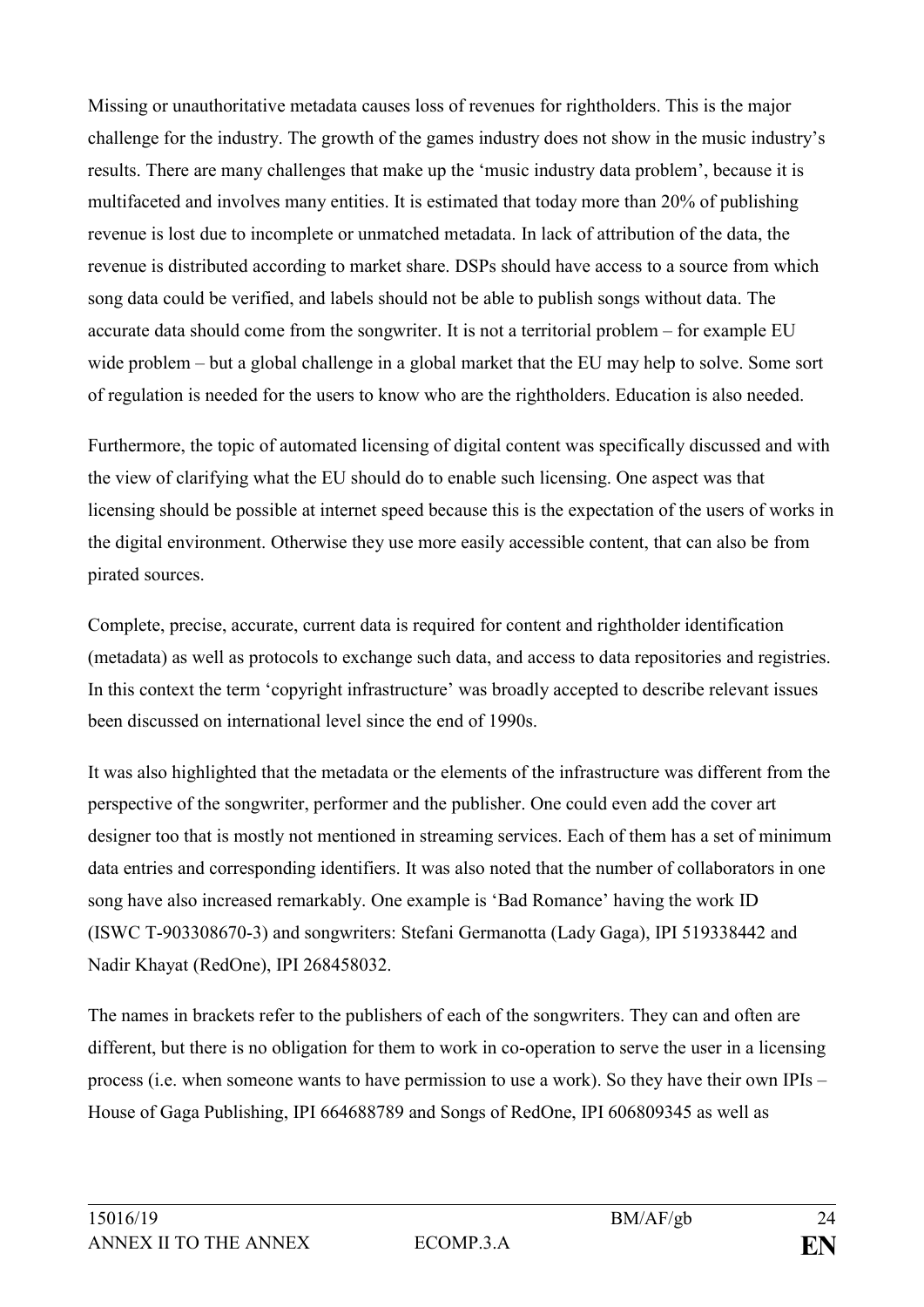Sony/ATV, IPI 187062752 – depending on if the rights are split between several publishers or there has been a transfer of rights due to a merger etc.

The recording of the track ʻBad Romance' has the ID (ISRC USUM70903859) and information about the (main) artist: Lady Gaga, the producer: RedOne and the record label: Interscope/Universal Music Group. This metadata could also hold IPNs identifying the performer etc. What furthermore is developed is the DDEX ERN-standard for the data exchange of sound recording metadata from the label to Spotify and the DDEX - DSR for the sound recording play (usage) data from Spotify to the label. Helienne Lindvall pointed out that her own rights management has suffered from this complexity, but also from the fact that rights can be split by not only several publishers, but also – following the Commission Recommendation in 2005 – several CMOs. This needs somehow to be streamlined, in order to ensure links and supportive activity of all parties involved.

The lessons learned are that technologies follow a lot of entrepreneurial activity and start-ups. Everything cannot be solved at once. Standards have to develop together. In addition, appropriate governance and dispute resolution mechanisms are needed.

Bill Rosenblatt from GiantSteps invited to work for a ʻminimum viable' approach based on a SAUCE test: Scope, Adoptability, Urgency, Complexity and Equity. The aim should be for a clearly focused solution to an existing problem that works also with existing tools but is relatively simple and that creates a win-win-win for everyone in the industry. He also emphasised the need for financing and governance of any model developed. Scale will still most likely force change. It is impossible to process 40 000 uploaded songs, and transaction volumes of these works, on a track by track basis without automation. Awareness will create a competition and thereby a demand for precision and transparency in payments.

From the Commission, Roberto Viola and Gail Kent (DG CNECT) were present. Talking about the state of play within the Commission and DG CNECT on developing the copyright infrastructure, Ms Kent said that the data economy and this topic is, and continues to be, at the core of EU policies being developed, now that the new Commission is starting its work.

In the panel entitled ʻ*What should the EU do next to develop the content market*', speakers addressed the issue of developing the copyright infrastructure, noting in particular that the growth in the use of music, which is bigger than ever, is not reflected in the revenue to songwriters. Therefore, it is crucial to develop incentives, and to provide financing for the solutions. Also, Helienne Lindvall noted that there are big players who benefit from the complexity and missing metadata.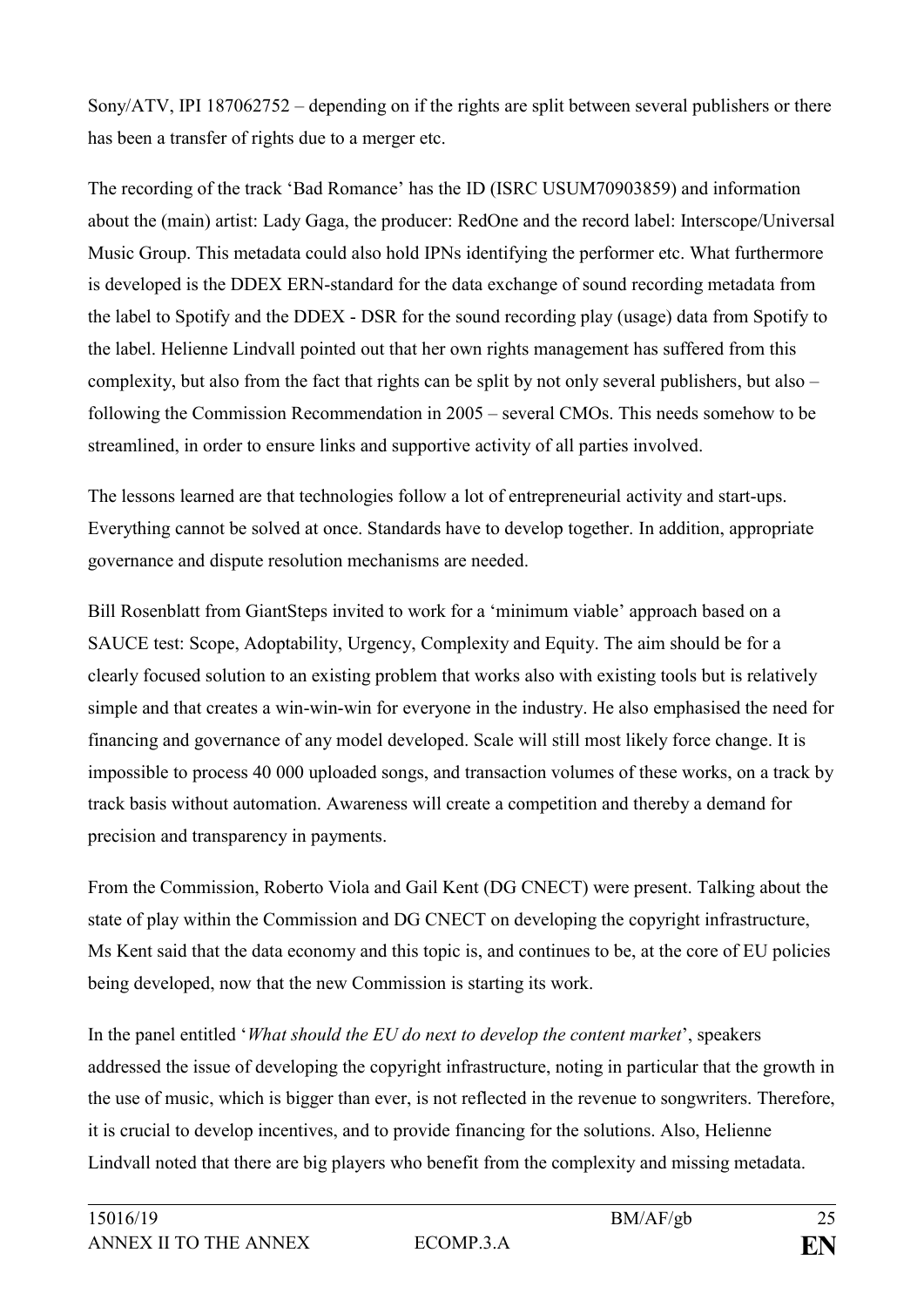The function of the CMOs should be to serve the songwriters, and not to hold on to their data on the excuse of the CMO's mandate and repertoire. The panelists also discussed what is the right governance model in relation to data in the copyright field, consider that this is not an easy task. The International Copyright Enterprises (ICE) is one model to license access to data. The more entities involved, the higher the administrative costs. On the other hand, competition is also important, as a means to keep services efficient. To the question as to whether all data should be available for free, it was uniformly agreed that not all data needs to be shared for free, but there needs to be transparency. The fact that data is not being shared causes many missed opportunities. Sometimes, the mere availability of data can create new services, and solve previously unsolved issues through entrepreneurial activity.

According to Helienne Lindvall, creators rather than CMOs should be the ones to decide on access to their data. She stressed that empowering the rightholder instead of the platform was favored by the Commission. Bill Rosenblatt preferred some more detail on the transparency of the data held by CMOs, as opposed to just a general recommendation of transparency of data. Power imbalance and conflict of interest results from major labels and publishers having positions in the boards of CMOs, and in many instances they even decide on the representatives of the authors.

One important highlight that was emphasised by the panelists was that data needs to be submitted at the beginning, before publishing, otherwise copyright will not work. Data is valuable to creators and individuals in general, now and in the future, as already discussed in context of MyData. The main challenge is educating people. Helienne Lindvall said that creators do not need to know everything on copyright, but they must understand that they need to register their songs. ʻSession', the service developed to help creators manage their music, works as a platform for songwriters that can agree on the share of the creators contribution in songs, and can also make sure that everybody has the same information on rightholders and IPIs and that, subsequently, registrations to the CMOs will be correct.

In the Commission's view, the best way to develop the copyright infrastructure was to gather existing initiatives and lessons learned, and decide on the basis of that what is the value-added of the EU on standards and interoperability.

The Ministers of the three organising Finnish Government Ministries each delivered a speech at the Data Economy conference. Minister Hanna Kosonen, Minister of Science and Culture, summarised the thinking of the Finnish Government with the following remarks: ʻwe believe this is the right